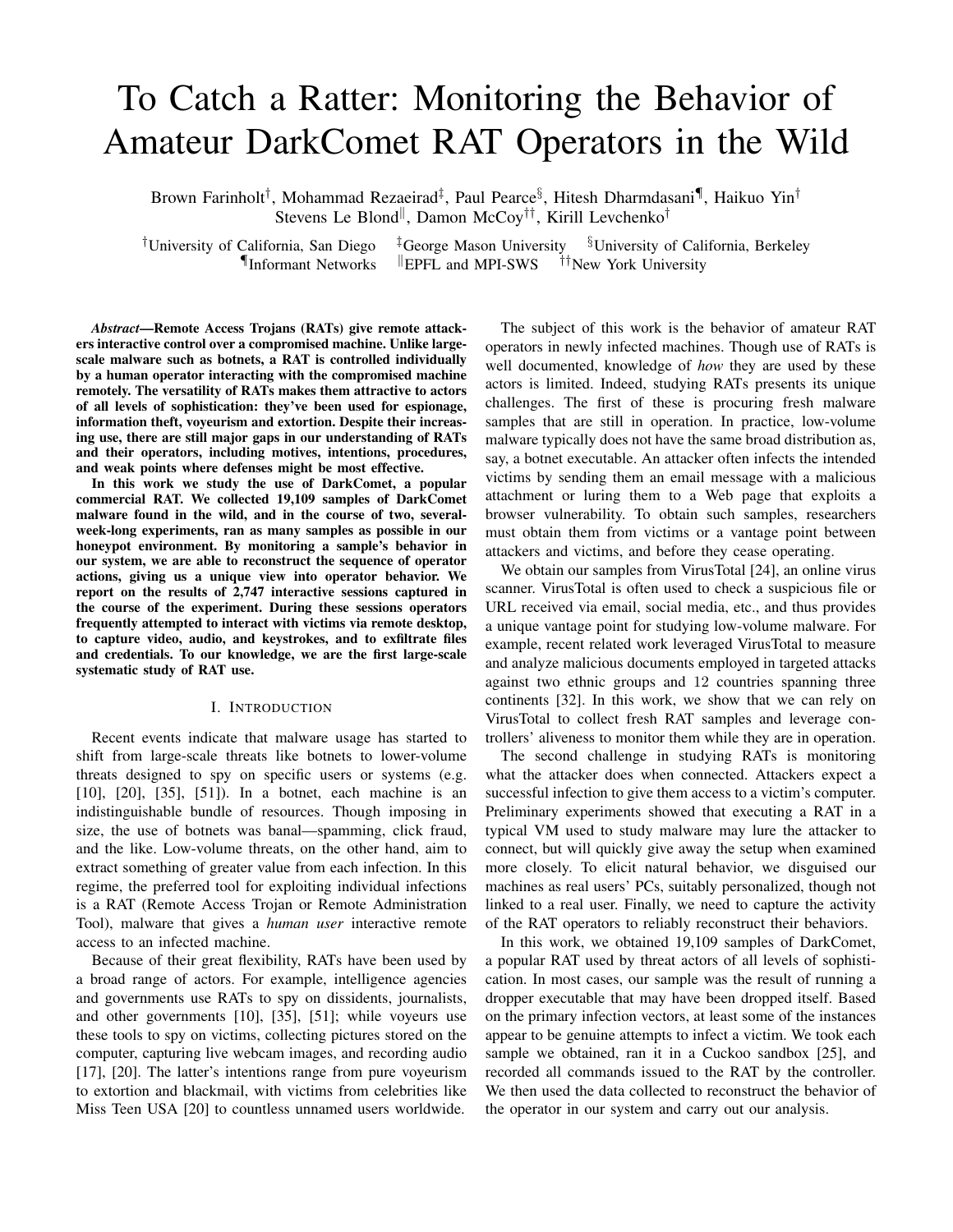In particular, we analyzed operator behavior in order to infer the operator's purpose for infecting the machine. Though some actions like searching for password files were common to most sessions, others gave us insight into operator goals. In 61% and 26% of the cases, respectively, operators attempted to monitor the user through the webcam and microphone. More niche groups of operators stole credentials and bitcoin wallets, or dropped malware and hacking tools to use the host as a staging point for further infection.

The contributions of this paper are as follows:

❖ We describe a system for automatically executing RAT samples in a high-interaction honeypot intended to faithfully resemble a real user, and thus elicit genuine operator behavior.

❖ We develop a means of scanning the Internet for DarkComet instances. We use this technique to measure the number of DarkComet controllers online over time.

❖ We describe the results of a measurement study of DarkComet operator behavior. We executed 1,165 unique samples of DarkComet over two separate two-week periods, resulting in 785 interactive sessions with live operators, totaling 52.9 hours of engaged operator interaction with our honeypots.

❖ We describe the use of RAT honeypots as a defensive measure, both as a tarpit defense, drawing attacker attention and resources from legitimate targets, and as a threat intelligence sensor. We use our experiments to assess the viability of each.

The rest of the paper is organized as follows. Section II provides background information on RATs and DarkComet in particular. Section III describes our honeypot system and measurement methodology, and Section IV describes our results. Section V discusses our results and examines possible applications of honeypots. Section VI concludes the paper.

#### II. BACKGROUND

#### *A. Remote Access Trojans*

Remote Access Trojans (RATs) are a type of malware that give a remote attacker total interactive access to a victim machine. Most RATs allow an attacker to capture audio and video from an attached webcam and microphone, log keyboard input, browse files on the machine, edit the machine's Windows registry, and so on.

Traditional malware is built for automatically extracting value from compromised hosts at scale, whether as anonymous members of a pool of resources (e.g. botnets, Bitcoin-mining Trojans) or sources of credentials and cookies (e.g. banking Trojans). RATs, alternatively, require hands-on operator interaction with *each* compromised host in exchange for features like webcam access and audio recording, making them the tool of choice for targeted or personal attacks. RATs are used by actors of varying degrees of sophistication, for activities ranging from voyeurism and sextortion [17], [2], [6], [15], [16] to nation-state surveillance [19], [34], [40], [28], [53].



Figure 1 illustrates the RAT infection process. A RAT is made up of two pieces of software: a *stub* residing on the victim's machine, and a *controller* on the attacker's machine. A RAT infection process starts with the stub being delivered to the victim, for example, as an email attachment (❶). For the infection to be successful, the victim must execute the stub (❷). (The related work showed that stubs often masquerade as images or documents via the manipulation of their icons an/or extensions [33].) Every stub is configured with its controller address, which is either a hardcoded IP address or a domain name for resolution at the time of infection. Upon infection, the stub beacons to the controller on a preconfigured port until it establishes a connection with a controller (❸). Once connected, the stub executes commands sent to it by its controller, which serves as both the command and control server for the infected machine and the RAT operator's interactive interface to victims' machines (❹). A RAT operator, colloquially known as a *ratter*, interacts with the victim's machine via a GUI that allows even unsophisticated attackers to operate a RAT.

#### *B. DarkComet*

In this work, we study DarkComet, a common, off-theshelf RAT. It has been used by a wide variety of actors [3], [21], [19], [34], [48], [43], and exhibits an architecture and communication protocol typical of most RATs.

Once installed on the victim's machine, the DarkComet stub begins by opening a TCP connection to the pre-configured address of its controller. After a connection is established, the stub and controller complete a handshake in which the stub sends identifying information to the controller about itself (e.g. campaign ID) and the infected host. For more detail, see Appendix Section A. From this point on, communication between the controller and stub consists of manual commands issued by the operator. All communication including the handshake is RC4-encrypted using a static key concatenated to a password configured by the operator. The static key and password are embedded in the stub and can be recovered (see Section III-B), allowing us to decrypt all DarkComet communications.

#### *C. Related Work*

The closest academic works on low-volume attacks have primarily focused on the reconnaissance phases occurring *before* infection [27], [32], [33], [34]. Although Marczak et al. looked at the possible real-world consequences of these attacks, their conclusions were based on conjectures instead of live compromise monitoring [34]. In addition, the use of DarkComet in the wild has been well documented by the security community [5], [9], [21], [14], [31], [43], [53]. To our knowledge, however, we are the first to systematically study *RAT operator behavior*. We do this by executing DarkComet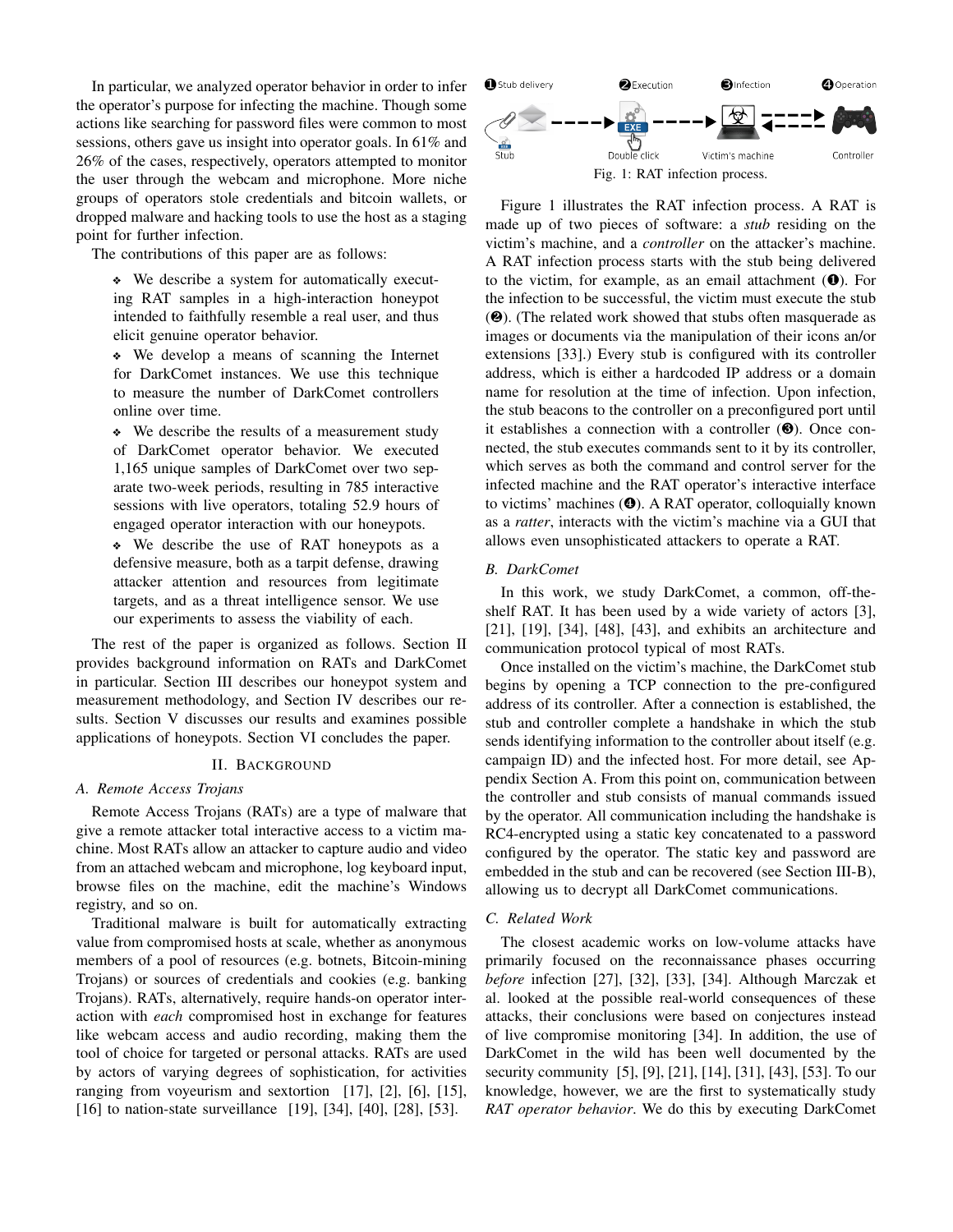samples in a sandboxed environment, an established malware analysis technique [7], [29], [30], [42], [50], [52].

## *D. Observational Biases*

The challenges involved in measuring low-volume attacks often result in observational biases. For example, the first studies on targeted attacks were performed in direct collaboration with the Tibetans [27], Uyghurs [33], and political dissidents in the Middle East [34]. As a result, each of them is fundamentally biased towards the threats targeting its respective community. Recent work mitigated that issue by leveraging VirusTotal for data collection and by scaling analysis to hundreds of thousands of samples uploaded by tens of thousands of users [32]; however, VirusTotal uploaders are probably not representative of all victims. In particular, the authors acknowledged that VirusTotal offered "a partial coverage of attacks where individuals and NGOs [were] likely over-represented" [32]. Our measurement of RAT operators' behavior similarly exhibits several main observational biases. DarkComet. As we focus exclusively on DarkComet, our analysis is limited to operators using this malware family. We chose DarkComet for a variety of reasons. In continuous development since 2008, DarkComet has near comprehensive functionality compared to other RAT families. Additionally, or perhaps consequently, it has been employed by the wide range of actors cited in Section II-B and maintains longstanding popularity in hacking forums like Hackforums [26]. DarkComet is still in widespread use at the time of this paper's publication, being a top-five RAT family according to VirusTotal submissions.

However, there remains the possibility that DarkComet is not representative of all other RATs, and that we could be missing the behaviors of entire classes of actors that eschew DarkComet for whatever reason. As this study is focused on *amateur* RAT operator behavior, a class of operator with whom DarkComet is known to be popular, we accept this risk while acknowledging the potential for bias.

VirusTotal. Our collection of DarkComet samples is limited to those samples uploaded to VirusTotal. While this did not prevent large-scale analysis - indeed, we collected 19,109 unique DarkComet samples during the course of our experiments - it certainly introduces biases. As stated above, certain populations are more likely to upload samples to VirusTotal than others, if at all. It is therefore possible that our sample set is not equally representative of the entire RAT ecosystem, but is instead biased towards more indiscriminate operators attempting to spread infection via public channels (a known behavior [17]), for example.

Targeted Attacks. RATs are often the tool of choice in attacks targeting specific individuals. While this class of behavior is very interesting, it is *not* the intended subject of this study. Our methodology is not designed to emulate any particular target, nor would it be feasible to do so at scale. An operator who is expecting a specific target will encounter any number of indicators that we are not this target, from IP address to system language to username. As such, our study is biased

against operators conducting targeted attacks; however, it is conceivable that we receive such samples from VirusTotal, and it would be hard to exclude them from our study before execution. Sections IV-J and IV-K refer to this bias, and how it affects our experimental results.

Infection Longevity. Another class of behavior which our study does not capture is that of "return visits," operators that maintain control of an infected machine over numerous interactive sessions. Anecdotally, voyeurs and sextortionists will monitor their victims for extended periods of time, even trading or selling long-standing infections to other members of the community [17]. Our methodology is not designed to offer RAT operators extended control of a machine; rather, we observe the initial behavior of an operator gaining access to a newly-infected machine. As RAT infections are hardly stable, we expect operators' initial behavior to be deliberate and revelatory of motivation, but acknowledge that our results are biased against more patient operators.

## III. METHODOLOGY

Recall that the goal of this work is to understand how one particular RAT, DarkComet, is used in the wild. Our study has two parts. The first part is concerned with the global population of DarkComet RAT operators. We collected data for this part of the study by scanning the IPv4 address space for DarkComet controllers. We describe our global scanning methodology and dataset in Section III-C.

The second part of our study is concerned with operator behavior. We collected data for this experiment by executing samples of DarkComet in a contained environment and monitoring operator behavior. We carried out two rounds of experiments, executing 1,165 samples over 31 days. Sections III-A through III-F describe these experiments, which also rely on the scanning data collected in Section III-C. We conclude the section with a discussion of limitations of this work (Section III-G) and ethical considerations (Section III-H).

## *A. Sample Collection*

We obtain samples of DarkComet by regularly querying VirusTotal Intelligence using a set of YARA rules, collecting fresh samples from the service's newest submissions [1], [24]. We use an up-to-date, open-source set of DarkComet YARA rules [13]. On average we acquire 10 new, unique DarkComet samples per hour. As per Figure 2, we obtained 19,109 total unique DarkComet samples over the course of the study.

VirusTotal enables us to retrieve the geolocation of the IP addresses used to upload these samples. The two most popular sources of our samples are Russia and Turkey. In Appendix Section B, we see that DarkComet samples tend to be uploaded and controlled from the same countries.

#### *B. Configuration Extraction*

Malware is often packed to evade antivirus detection. DarkComet offers two runtime packing options, UPX and MPress [39], [41]. Of the 19,109 samples we collected, 18% were packed with one of these tools. 74% were not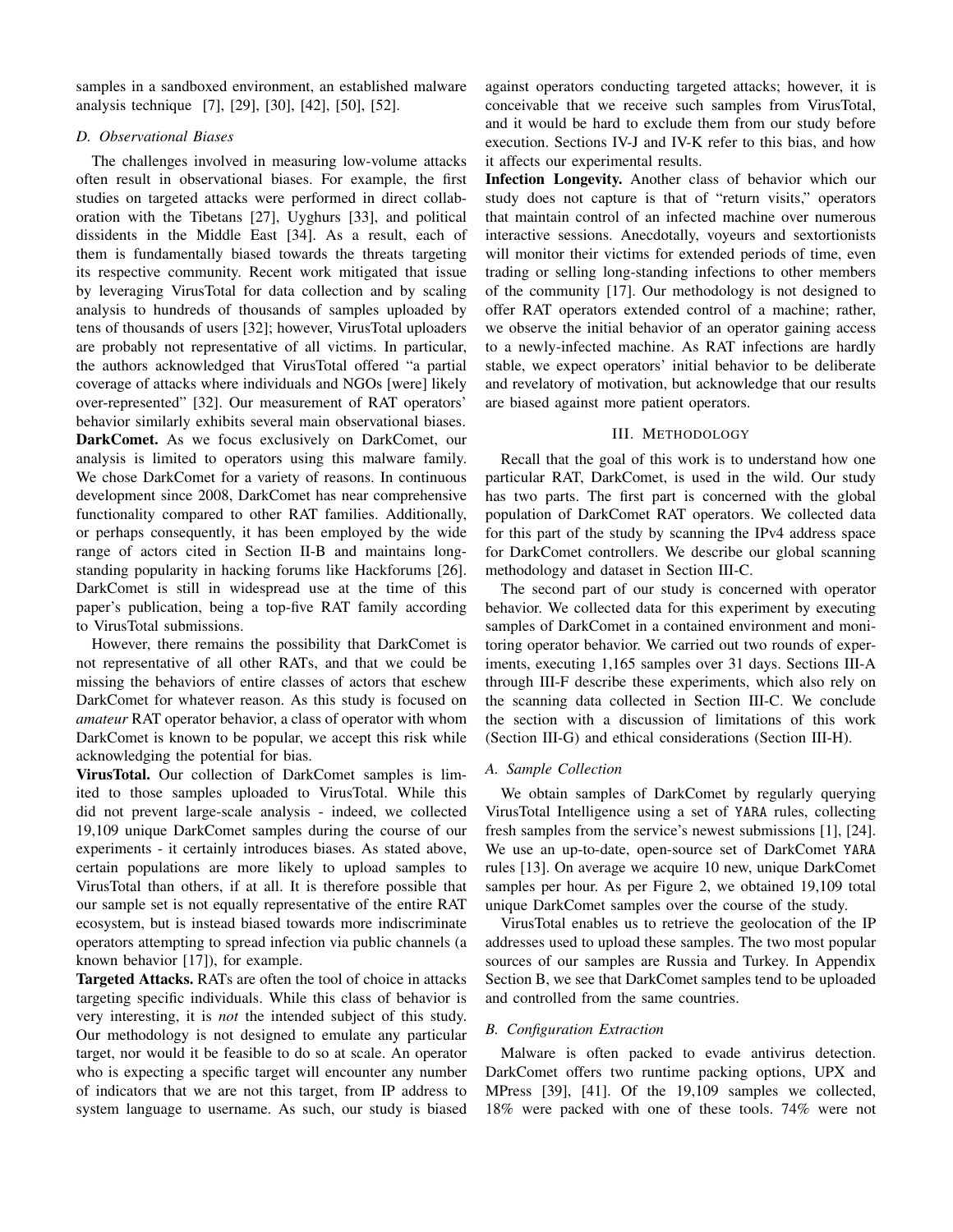

Fig. 2: Our data collection and processing workflow. Each box displays the number of corresponding entries after each step.

|                     | Domain Names |     | Campaign IDs |       | <b>Filenames</b> |       |  |
|---------------------|--------------|-----|--------------|-------|------------------|-------|--|
| Source              | Cnt          | Pct | Cnt          | Pct   | Cnt              | Pct   |  |
| English             | 321          | 24% | 236          | 48%   | 381              | 38%   |  |
| Turkish             | 56           | 4%  | 32           | 6%    | 38               | 3%    |  |
| German              | 49           | 3%  | 3            |       | 6                |       |  |
| Spanish             | 22           | 1%  | 7            | $1\%$ | 9                |       |  |
| Vietnamese          | 18           | 1%  | 5            | $1\%$ | 12               | $1\%$ |  |
| <i>Other</i>        | 269          | 20% | 93           | 19%   | 131              | 13%   |  |
| <b>Undetermined</b> | 555          | 43% | 110          | 22%   | 401              | 41%   |  |
| Total               | .290         |     | 486          |       | 978              |       |  |

TABLE I: Languages used in DarkComet stub configurations for each unique and alphabetic domain, campaign name, and submitted filename (sanitized for more accurate detection). *Other* is any other spoken or written language.

packed at all, and the remaining 8% were malformed. In total, we were able to automatically unpack 17,516 samples, as per Figure 2. For each unpacked sample, we extract its configuration information using an open-source RAT decoder [8]. From this information, we obtain the following:

❖ The password used to encrypt network communication to the controller.

❖ The version of DarkComet, also used in network communication encryption.

❖ The campaign ID assigned to the stub by the operator, used to manage multiple campaigns.

❖ A list of addresses of the stub's controller(s): domain names and/or IP addresses, plus ports.

In particular, we store the stub's version and password for use in decrypting the controller's network traffic in Section III-F. We feed all controller-related information - domain names, IP addresses, ports - into our controller monitoring infrastructure (Section III-D).

Further, we perform automated language analysis of each sample's campaign ID, domain name(s), and submitted filename(s) using Google's language detection API [23]. Table I lists the results. English is the top language in all categories, while Turkish is the second most common, also across all categories. Nothing prevents operators from using languages other than their native language; however, DarkComet appears to be quite popular in Turkey currently, as Section IV will explore further.

## *C. Scanning*

In order to gauge and monitor the overall number of DarkComet operators online, we first must discover them. Per the DarkComet protocol described in Appendix Section A, an infected host establishes contact with a controller by

opening a TCP connection to it, after which the controller will indicate that it is indeed a DarkComet controller by sending a specific banner to the host. As such, it is trivial to determine whether the DarkComet controller service is running on a target machine: simply open a socket and await a properly formatted banner. We used two tools to conduct Internet-wide scans for DarkComet controllers: ZMap and Shodan.

ZMap. ZMap is an open-source tool that conducts rapid, Internet-wide network scans [18]. We scan IPv4 space on the default DarkComet port (1604) for new controllers twice daily, at our scanner machine's capacity. As Table III will show, scanning on the default port is not a *comprehensive* detection strategy, but it is sufficient to establish a baseline for the live controller population.

Shodan. Shodan is a search engine for Internet-connected devices that continuously scans the Internet for various services, including DarkComet [36]. We parse Shodan's daily response logs for new controllers.

## *D. Controller Monitoring*

We continuously probe every known DarkComet controller to determine if the service is online or not. Our list of known controllers comes from the aforementioned ZMap and Shodan scans, as well as the addressing information extracted from our VirusTotal samples in Section III-B. Of the 17,516 samples from which we were able to extract configuration information, 13,339 were configured with valid addressing information domain name(s) or IP address(es).

DNS Resolution. Each extracted domain name is resolved hourly. This allows us to track controllers that use dynamic DNS services to frequently change IP addresses, a very common trend among RAT operators.

Targeted Scanning. Our targeted scanner banner-grabs each suspected DarkComet socket on the Internet every 30 minutes, a concession between total coverage and covertness. It probes every address found in configuration extraction (Section III-B), plus those collected by Zmap, Shodan, and DNS resolution.

The primary purpose of this monitoring is to determine which samples are most likely to result in a connection during live analysis, as our sample submission strategy favors samples that have a controller online at the time of submission. A byproduct of our monitoring is that we collect metrics on DarkComet controller aliveness across the Internet, including uptime, longevity, volume, and geolocation.

Over the course of the experiment, we discovered and monitored 9,877 unique DarkComet controllers across the Internet, the results of which are discussed in Section IV. Table II breaks down the sources of our controllers. The high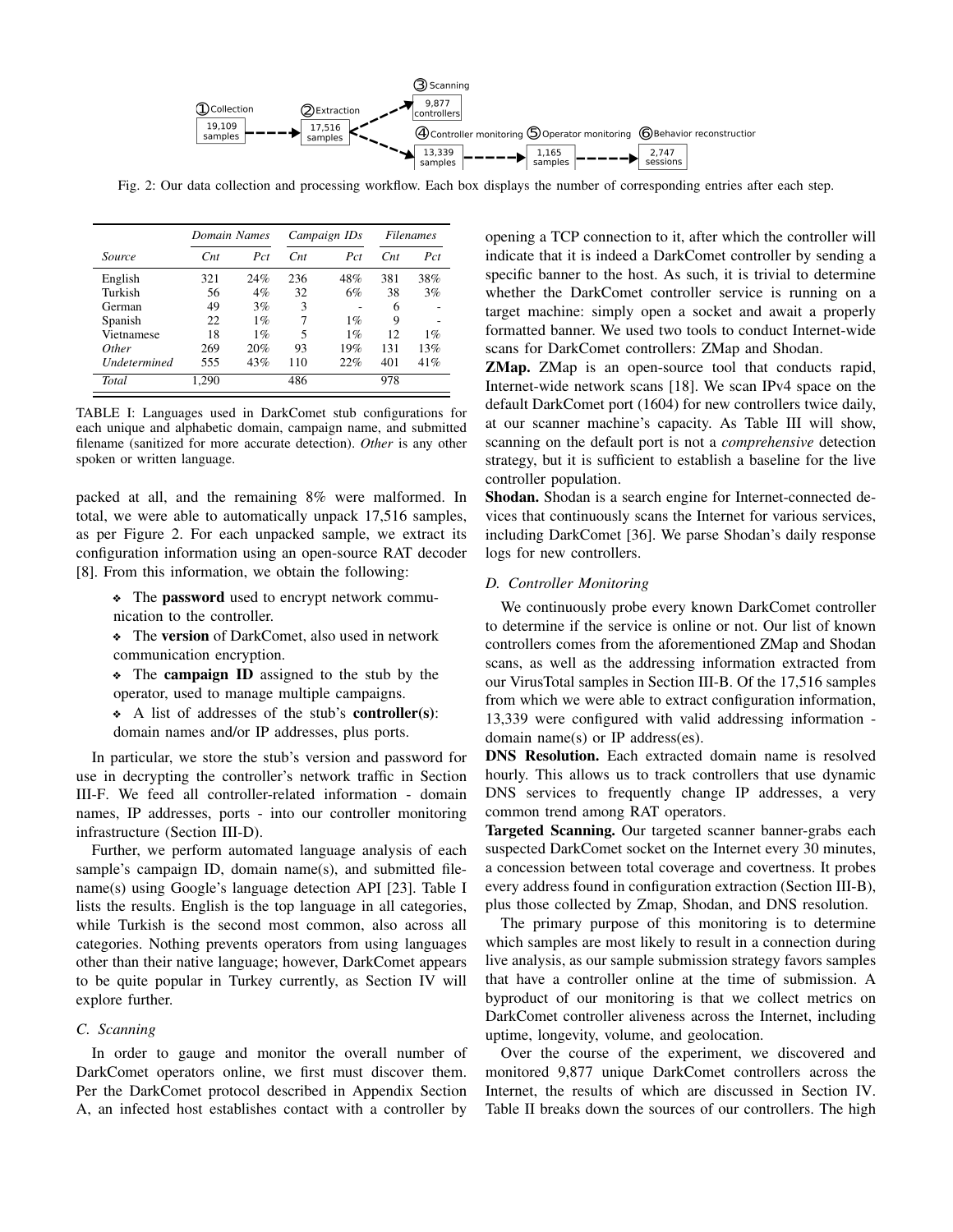|                       | <b>Total</b> |     | Unique |       |
|-----------------------|--------------|-----|--------|-------|
| Source                | Cnt          | Pct | Cnt    | Pct   |
| ZMap                  | 5,451        | 56% | 4.417  | 45%   |
| Domain Resolution     | 4.385        | 45% | 3.604  | 37%   |
| Shodan                | 810          | 8%  | 456    | 5%    |
| Hard-coded IP Address | 226          | 2%  | 125    | $1\%$ |

TABLE II: Percentages are reported as percentage of the total number of controllers monitored  $(n=9,877)$ . The sum of the controllers in *Total* exceeds n, as some controllers were discovered by multiple sources. Likewise, the sum of the controllers in *Unique* falls short of n, for the same reason.

numbers of unique controllers indicate that each source largely contributes its own population to the scanner; for instance, those controllers found by ZMap did not tend to overlap with the controllers configured in our samples.

#### *E. Live Operator Monitoring*

We conducted two separate experiments, each lasting two weeks. The first began on 2016-05-04, the second on 2016- 10-16. The purpose of these experiments was to monitor the behavior of live DarkComet operators in realistic machines by executing the samples obtained in Section III-A. Over the course of the two experiments, the executions of 1,165 unique samples resulted in 2,747 total runs for analysis.

Sample Selection. Samples whose controllers have responded to our scanner more recently are ranked higher in our sample submission priority queue. We submit the top  $\mathcal N$  samples that: (a) have not previously been submitted for live analysis more than M times, (b) have responded to a probe in the past  $\mathcal T$ seconds, and (c) have disjoint controller addresses.  $N$  is the total number of honeypots available, while  $T$  and  $M$  were determined experimentally to be 3,600 and 3, respectively.

Honeypot Design. In Experiment 1, we ran 20 honeypots concurrently. The honeypots were identical, save minimal cosmetic differences, and did not ellicit radically different responses from operators. In Experiment 2, we ran only 8 honeypots concurrently (per new system limitations), but each with a carefully designed, unique persona:

- ❖ Control: Unmodified Windows installation.
- ❖ PC gamer (male).
- ❖ Medical doctor (male).
- ❖ U.S. political figure (female).
- ❖ Academic researcher (male).
- ❖ Bitcoin miner.
- ❖ College student (female).
- ❖ Bank teller.

The honeypots are all Windows 7 VMs deployed on VMware vSphere Hypervisor [49]. All installed browsers have full access to the Internet for realism.

The results of each experiment are discussed in Section IV, while a comparison of the personas in Experiment 2 is shown in Figure 6b and discussed in corresponding Section IV-J.

Containment & Monitoring. We use the open-source Cuckoo Sandbox as our analysis platform [25]. Cuckoo includes

|                                     | Global Scanning            |            | Sample Configs              |            |  |
|-------------------------------------|----------------------------|------------|-----------------------------|------------|--|
| Port                                | Cnt                        | Pct        | Cnt                         | Pct        |  |
| Standard Port<br>Non-standard Ports | 7.928<br>$1.949^{\dagger}$ | 80%<br>20% | 8.971<br>$6.016^{\ddagger}$ | 67%<br>45% |  |
| Total                               | 9877                       |            | 13.339                      |            |  |

TABLE III: A comparison of the fractions of monitored controllers and collected samples that operate on the standard DarkComet port (1604) vs. non-standard ports. Information about collected samples comes from the controller configurations extracted from them in Section III-B. Samples are sometimes configured with multiple controller addresses and ports, explaining why the sum of samples in the *Cnt* column exceeds the total. †: Comprised of 246 *unique* ports. ‡: Comprised of 1,209 *unique* ports.

a variety of malware-monitoring capabilities. We leverage these capabilities to (1) store all files created, deleted and downloaded during execution, (2) capture network traffic, (3) take screenshots upon screen buffer change, (4) counter antisandbox and anti-VM techniques, and  $(5)$  interface with many virtualization platforms (e.g. VMware vSphere).

We defined and enforced a set of containment policies to minimize the possibility of our honeypots being used to launch attacks against systems not under our control. We implemented a restrictive policy in which our honeypots' gateways filtered through a transparent SSL interception proxy. The proxy allowed HTTP(S) traffic only if the user-agent string matched one of our installed browsers. We only allowed outbound traffic over HTTP(S), and rate-limited burst traffic. We also employed a firewall, dynamically whitelisting the controller IP addresses of the samples under analysis. Experiment 1 was conducted under this set of restrictions.

We updated our containment policy for Experiment 2, allowing out all TCP and UDP traffic and removing the transparent SSL interception proxy. Instead, we deployed an IPS with DDoS prevention, SSL Blacklist rules on outbound traffic [46], and burst and bandwidth limit enforcement.

## *F. Behavioral Reconstruction*

The behavior of each RAT operator is reconstructed from the .pcap of the related trial. We decrypt the DarkComet traffic present in the file, and then use our signature engine to decode DarkComet's protocol and extract the sequence of operator commands and relevant metadata.

Network Decrypter. Given a .pcap, our decrypter reassembles each TCP flow and then decrypts any DarkComet traffic using the encryption key extracted in Section III-B. Dark-Comet uses RC4 for both network encryption and resource storage (e.g. RAT configurations). The encryption key is a combination of version number, a constant (depending on version), and an optional password set by the RAT operator. Signature Engine. We developed a comprehensive set of DarkComet network signatures for versions 5.0+ using a combination of static analysis and exhaustive testing of DarkComet commands. The signature engine takes its input from the network decoder. If a network signature matches the decoded traffic, the engine returns the action performed (e.g. Uploads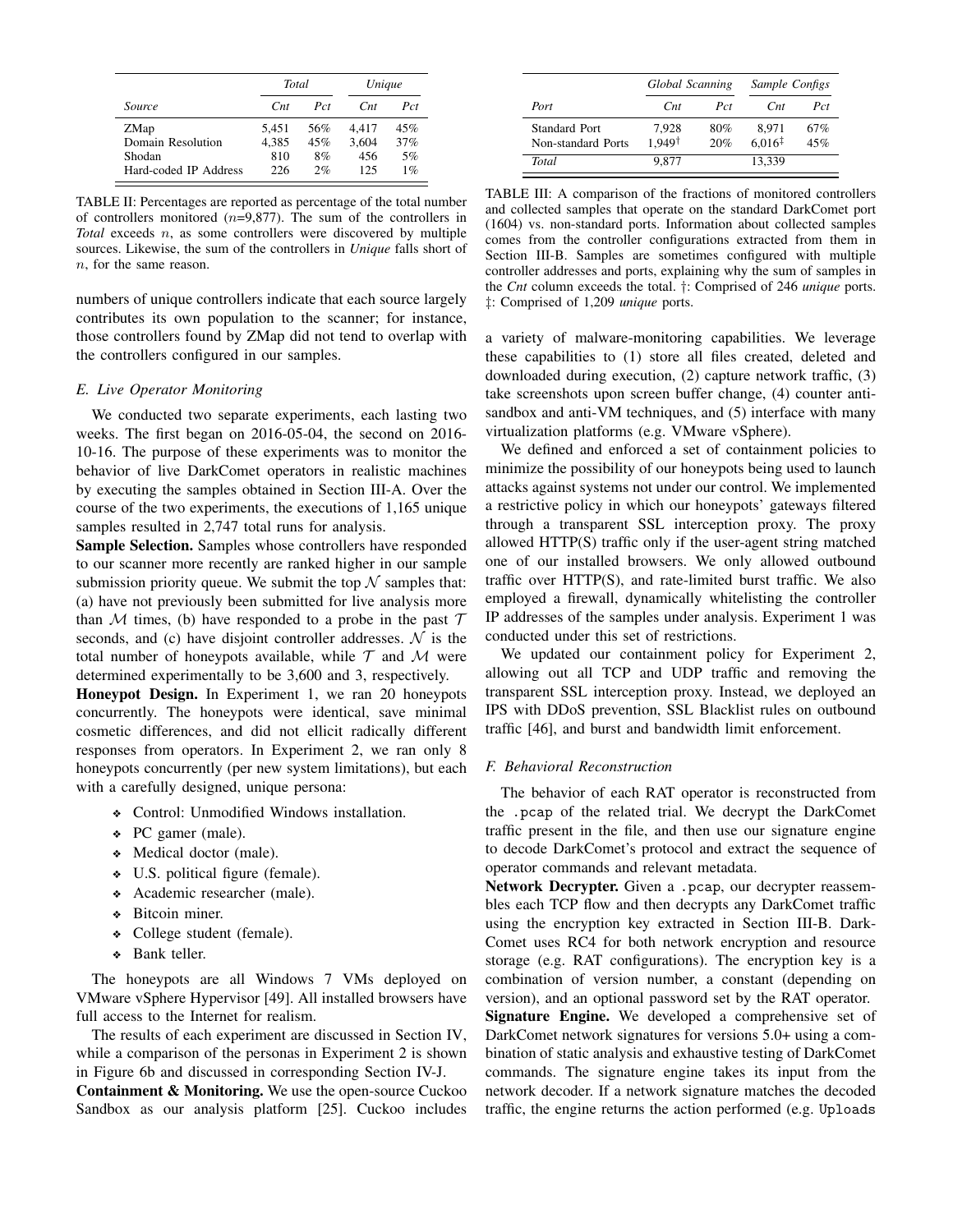& Executes Binary File), the source of the action (controller or victim), the mode of the action performed (automatic or manual), and other tags for metadata extraction.

Remote Desktop (RDP). DarkComet includes RDP functionality, allowing the operator to interact with the victim's OS directly. DarkComet RDP works by periodically sending the operator a JPEG-encoded image of the victim's screen, while the operator can issue mouse click and keyboard events to the victim machine. Our signature engine can decode operator interaction during RDP (click coordinates and keystrokes), but at such fine granularity cannot infer the operator's actual actions on the victim machine. Rather, to fully reconstruct RDP sessions, we configured Cuckoo to capture and timestamp the screen any time it changed. We then manually annotated these images in order to reconstruct operator RDP sessions, using detected keystrokes and clicks as a filter on the screenshots.

#### *G. Limitations*

ZMap Coverage. Our ZMap scans, intended to discover the global DarkComet controller population, only run on the default DarkComet port, 1604. Table III demonstrates the limitations of this strategy; while 80% of our discovered DarkComet controllers run on the default port, a full 45% of collected samples are configured with at least one controller using a non-default port. However, these samples were configured with 1,209 unique non-default ports; scanning globally on that many ports was simply beyond our capacity.

RDP Inspection. As we will see, 83% of connected operators use DarkComet's remote desktop functionality (RDP) to control the victim machine. Our methodology, manually inspecting screenshots of RDP sessions to build complete behavioral profiles of operators, is not a scalable solution.

Victim User Data Feeds. Much of the observed operator behavior involved attempted interaction with the victim user. 61% of operators attempted to access the victims's webcam, and 26% the microphone. Further, 8% of operators attempted to chat with the victim via DarkComet's chat client. Our honeypot provides neither a webcam nor an audio feed, nor do we simulate a user that can respond to the operators' chat attempts. This is a major limitation which we will discuss in our lessons learned (Section V-C).

Prior Knowledge. Sample unpacking and decoding is the most thorough method for obtaining RAT configuration information from our samples; however, its applicability is limited. We encountered little packer diversity in our sample set, with unpackers being freely available for the two types we did mainly encounter. However, we were still unable to unpack and decode 8% of obtained samples. Likewise, the RAT decoders we used - both the network command decoder and the sample configuration extractor - have finite coverage; were we to expand our study to include multiple RAT families (of which there are hundreds), the effort required to produce a general decoder would be immense.

Narrow Scope. Our network decoder does not process non-DarkComet actions. Were a DarkComet operator to upload and execute a tool to use through remote desktop, for instance, we

would not be able to decode operator interaction with said tool. As shown in Table VIII, 23 operators did just this. Further, an operator could upload a new configuration (e.g. a new password), or even another type of RAT. Any interaction with this new malware would be un-decipherable. During our trials, operators did, in fact, upload 35 unique RAT executables (see Section IV-E), 13 of which are new DarkComet configurations. Sandbox Evasion. RATs (and operators) can also detect and abort execution in virtualized environments. More specifically, there have been efforts to detect if a binary is running inside a Cuckoo sandbox [44]. Cuckoo implements some countermeasures to these techniques [11], but they are not comprehensive.

## *H. Ethics*

Unlike most types of malware analysis, this work entails interaction with human subjects: the RAT operators. Research involving human subjects imposes ethical obligations on us as researchers and requires additional institutional oversight to ensure that those obligations are met. We sought and obtained approval from the UC San Diego Institutional Review Board (IRB) for this study.

In our experiments, the biggest concern is that exposure of Personally Identifying Information (PII) about the operator may cause harm to the operator. To minimize the risk of harm, the raw data was only analyzed by members of the research team that were part of the institution whose IRB approved the study, and was stored encrypted. All IP addresses and network traces collected were hashed after geo-location was performed using a local copy of the MaxMind GeoLiteCity database [38]. All further analysis was performed on the hashed IP addresses and sanitized network and API traces. The raw screenshots were transcribed and all PII was removed before performing additional analysis. No PII is included in this paper and after publication all raw data will be deleted, with anonymized versions of the data saved for 2 years. All RAT operators voluntarily interacted with our honeypots and we made no attempt to obtain PII information from them or to actively identify individuals that connected to our honeypots.

The second concern is that our honeypots might be used as stepping stones for attacks targeting other systems not under our control. In order to mitigate this risk, our monitoring honeypots were configured with a conservative firewall containment policy that only allowed outbound connection to the RAT's controller and any other server that initiated a connection with the honeypot first. The one exception is that we allowed outbound HTTP and HTTPS (man-in-the-middled to check headers) traffic from our honeypots through our HTTP proxy server only if the user-agent exactly matched one of the installed browsers. The user-agent could be spoofed by an attacker, but we found no evidence of an attacker doing this in our dataset. We actively analyzed the network activity from our honeypots to detect if attacks were evading our containment and did not witness any attacks that were not blocked by our firewall containment. We feel that our containment methods and protocols for analyzing data minimized potential harms while allowing us to perform measurements that will benefit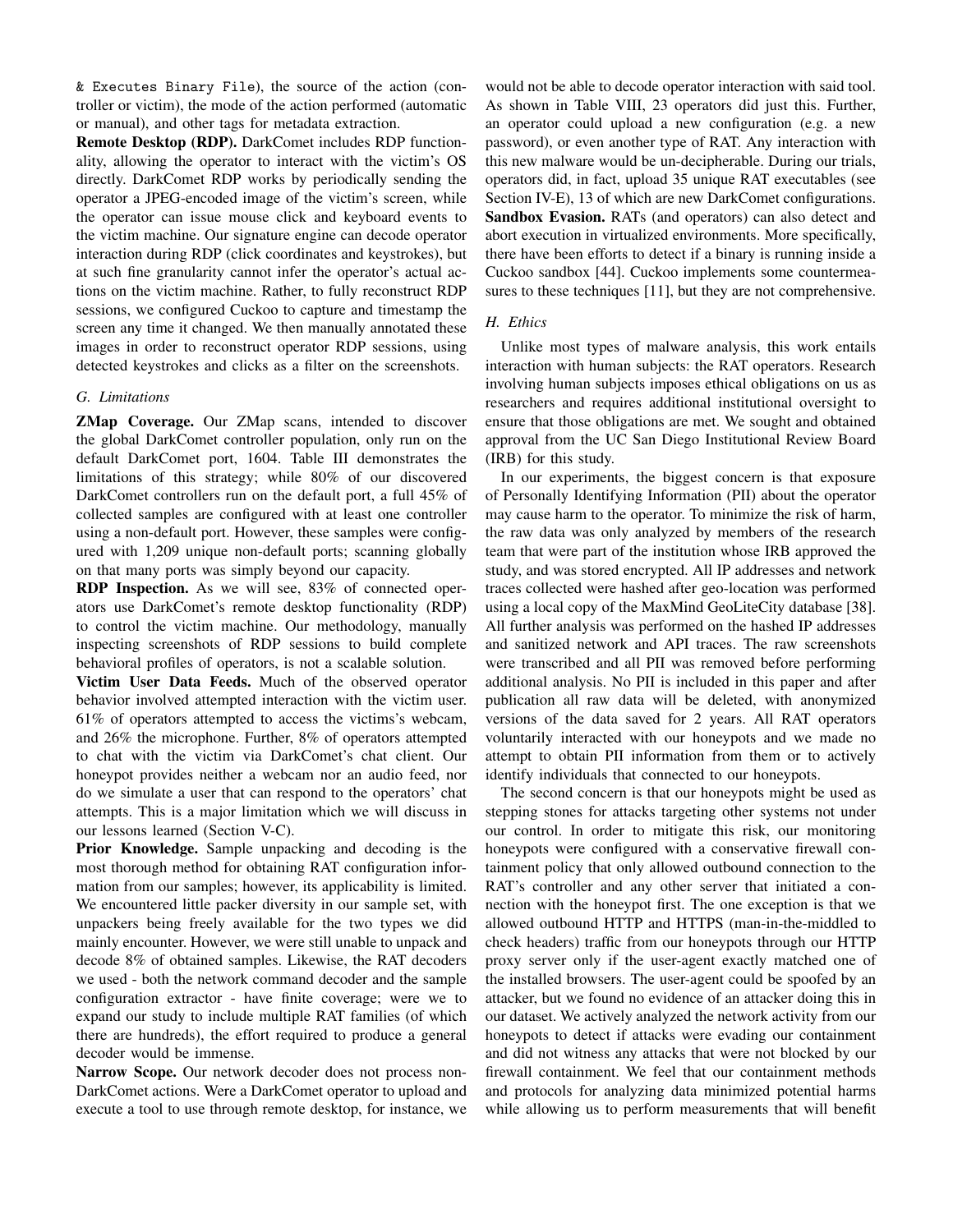the security community with increased understanding of the behavior of manual attackers.

During the second round of RAT executions we deviated slightly from the approved IRB protocol in terms of our containment implementation. Instead of implementing a strict set of firewall rules, we implemented an IDS that was integrated with our firewall and would block any malicious messages detected by the IDS. We have notified our IRB of this slight deviation and requested an IRB protocol amendment that would approve this new containment policy. Our analysis of the network traffic generated by operators indicated that this new containment implementation likely did not allow any harmful messages to be sent using our honeypots.

## IV. ANALYSIS

#### *A. Global Operator Analysis*

As noted in our methodology, we developed a method for scanning the Internet for DarkComet controllers. This allows us to poll all discovered controllers on the Internet at any given time. Note that this includes controllers for which we do not have a sample. Figure 4 shows the results of the continuous scan, with a series for all monitored controllers as well as a series for just those controllers that connected to our honeypots during live trials. At any given time, we are monitoring about 175 online DarkComet controllers. As our scanning is not comprehensive, these numbers only provide a baseline for the actual number of DarkComet controllers on the Internet.

The cumulative number of unique controllers discovered during scanning increased essentially linearly over the course of the measurement. Many controller domain names from our

|                           | Global Scanning |     | Live Trials |       |  |
|---------------------------|-----------------|-----|-------------|-------|--|
| Country                   | Cnt             | Pct | Cnt         | Pct   |  |
| Turkey                    | 3,680           | 37% | 222         | 25%   |  |
| <b>Russian Federation</b> | 1.495           | 15% | 188         | 21%   |  |
| <b>United States</b>      | 319             | 3%  | 36          | $4\%$ |  |
| Brazil                    | 306             | 3%  | 40          | $4\%$ |  |
| France                    | 283             | 2%  | 22          | 2%    |  |
| Ukraine                   | 282             | 2%  | 52          | 5%    |  |
| Other                     | 3.512           | 36% | 307         | 35%   |  |
| Total                     | 9.877           |     | 867         |       |  |

TABLE IV: Countries of the IP addresses of a) the global population of scanned DarkComet controllers, and b) the controllers to which our live trials connected, as resolved by MaxMind's GeoLiteCity database [38]. Addresses without resolution are omitted.

|                     |       | Live Trials<br>Global Scanning |     |     |
|---------------------|-------|--------------------------------|-----|-----|
| Country             | Cnt   | Pct                            | Cnt | Pct |
| Residential         | 8.830 | 89%                            | 779 | 90% |
| Hosting             | 704   | 7%                             | 54  | 6%  |
| Cellular            | 288   | 3%                             | 24  | 3%  |
| Other               | 47    |                                | 6   |     |
| <b>Undetermined</b> | 8     |                                | 4   |     |
| Total               | 9.877 |                                | 867 |     |

TABLE V: User-types of the IP addresses of a) the global population of scanned DarkComet controllers, and b) the controllers to which our live trials connected, as resolved by MaxMind's GeoIP2 Insight service [37]. Addresses without resolution are omitted.

samples used a dynamic DNS service. We suspect that this steady growth is at least partly due to IP address churn. Indeed, 45% of monitored controllers were discovered by continuous resolution of DarkComet-associated domain names.

Table IV shows the geographic distribution of controller IP addresses that we monitored globally and that connected to our honeypots. Russia and Turkey are the most prevalent, but operators may be using a VPN service. If this is the case, then the IP location will indicate the location of the VPN rather than the actual operator location. Therefore, Table IV should be interpreted with caution.

Figure 3b shows the average number of controllers online, binned by day of the week. Note that controller aliveness trends upwards towards the weekend, with about 20% more controllers online on Sunday than Monday. We suspect that this is due to our focus on "casual" RAT operators who may be online only during weekends. Figure 3a shows the same data by hour of the day. If we assume that the geolocation data in Table IV represents true operator location, then the peak between 16:00 and 17:00 UTC falls in the early evening in Eastern Europe, while the trough at 2:00 UTC falls in the very early morning in Eastern Europe. This again suggests that at least some of the monitored RAT operators are "casual" ratters. Nevertheless, even at the lowest point, there are over 100 controllers online.

Figure 8 gives us reason to suspect that the data in Table IV is indicative of the actual operator geolocation, so we produce the previous graphs for just the controllers that geolocate to Turkey, adjusted to EET (Turkey's timezone). The results, illustrated in Figures 3c and 3d, clearly support the expected "casual operator" trends: weekend activity is significantly higher than weekday activity, and early evening activity dwarfs early morning activity.

The user-type distribution reported in Table V further supports this trend. Almost 90% of the discovered controllers operate behind IP addresses with residential user-types. This suggests that the majority of controllers are run on residential networks, likely with little of the operational security often seen in botnet proxies.

#### *B. Operator Behavior Analysis: Overview*

While measuring the global population of DarkComet controllers yields interesting results, it is, in fact, a secondary contribution; our primary contribution is to understand Dark-Comet operator behavior in the wild.

To do so, we ran 1,165 unique DarkComet samples over the course of two, several-week-long experiments following the methodology described in Section III. Overall, our experiments ran for nearly 2,400 combined hours, divided approximately equally between the honeypots executing in parallel. In all, the experiment accumulated 52.9 hours connected to a DarkComet controller. The average DarkComet session lasted about 4 minutes, while the average DarkComet session with RDP lasted about 7 minutes. In this section, we report what operators did during these sessions. In some cases, operator actions give us a clear indication of *motive* and *process*. In addition, we examine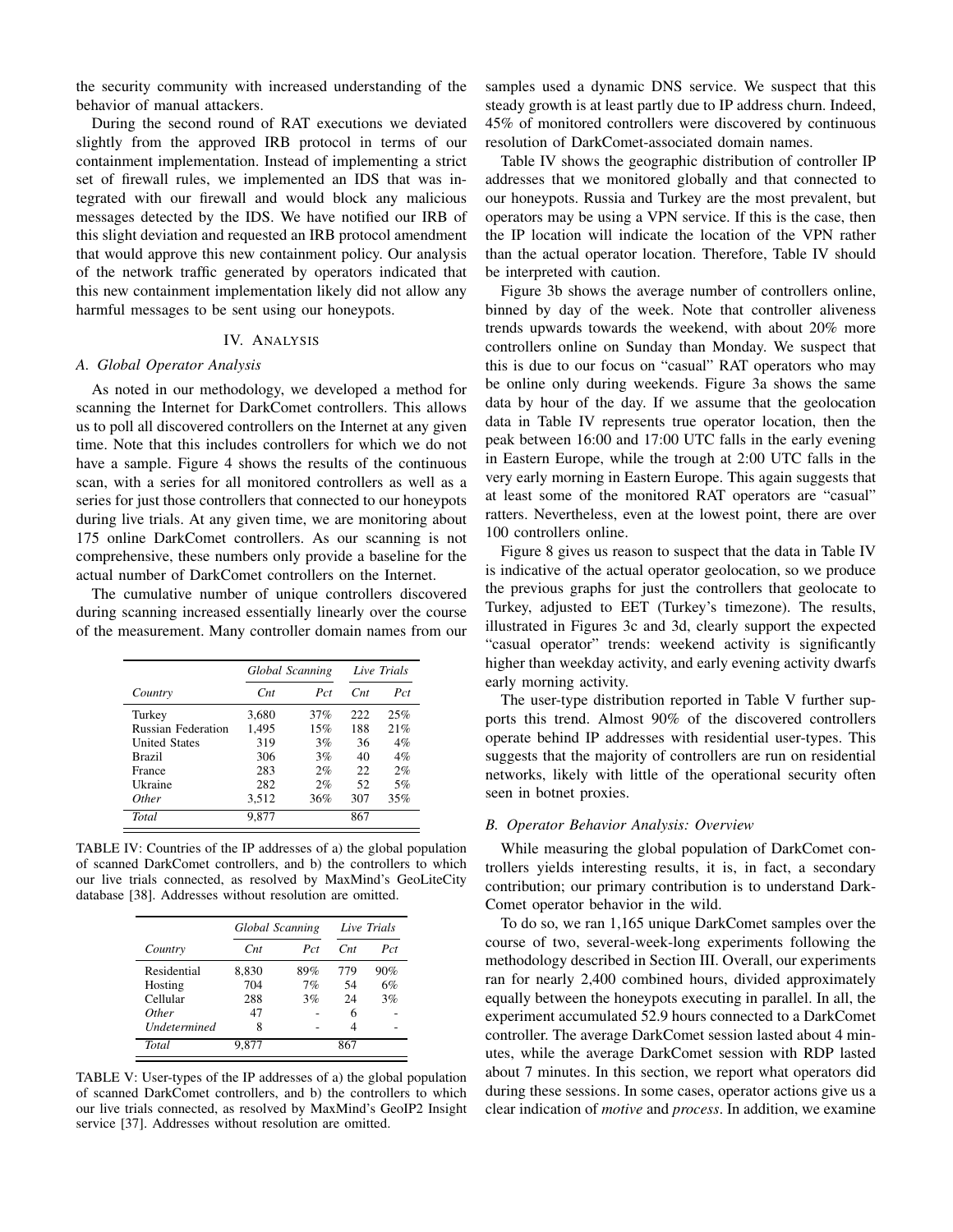



(a) Average number of Dark-Comet controller nodes online per hour of the day.

(b) Average number of Dark-Comet controller nodes online per day of the week.



(c) Average number of Dark-Comet controller nodes online per hour of the day in Turkey.

MON TUE WED THU FRI SAT SUN Day of the Week (EET) 0∟1 5  $10$   $-$ 15 20 25  $30 \begin{array}{|l|}\n\hline\n\end{array}$  Total Live Trials  $\begin{array}{|l|}\n\hline\n\end{array}$ 35 Aliveness, Average # Responses<br>a b b b b a<br>b c b c c e Day of Week (Turkey)

(d) Average number of Dark-Comet controller nodes online per day of the week in Turkey.





Fig. 4: Number of DarkComet controller nodes online each hour, binned by hour. We detected 9,877 unique controllers in total. Counts are from an Internet-wide scan for active DarkComet controllers, and include controllers for which we do not have a RAT sample.

the actionable information we can glean about operators, and whether there are elements of our setup that hindered our ability to observe DarkComet operators. This section presents an analysis of those executions.

Table VI provides a summary of the two experiments, broken down by unique subject and trial result. We monitored 2,747 interactive sessions overall. Of those sessions, 785 resulted in direct operator engagement with our environment. Almost 75% of samples that resulted in operator interaction were executed within a month of submission to VirusTotal, and a full 95% within four months. For more detail about the relative age of our samples, see Figure 9 in Appendix Section C. Additionally, for information about the schedule by which we executed samples, see Appendix Section D.

DarkComet provides two different ways of interacting with the victim machine: directly using RDP or indirectly using DarkComet commands. Table VII reports observed commands separately by sessions where there was RDP activity (47% of sessions), where RDP was started but there was no interaction (36% of sessions), and where RDP was not started (17% of sessions) in columns *RDP Act.*, *RDP Pass.*, and *RDP None*,

|                           |              | Experiment 1 | Experiment 2             |       |  |
|---------------------------|--------------|--------------|--------------------------|-------|--|
|                           | <b>Total</b> | Daily        | <b>Total</b>             | Daily |  |
| Unique Samples            | 793          | 49.6         | 478                      | 34.1  |  |
| <b>Unique Controllers</b> | 432          | 27.0         | 439                      | 31.4  |  |
| <b>Total Runs</b>         | 1,725        | 107.8        | 1.022                    | 73.0  |  |
| <b>Total Connections</b>  | 830          | 51.9         | 461                      | 32.9  |  |
| <b>Total Interactions</b> | 531          | 33.2         | 254                      | 18.1  |  |
| <b>Start Date</b>         |              | 2016-05-04   | 2016-10-16<br>2016-10-31 |       |  |
| <b>End Date</b>           |              | 2016-05-20   |                          |       |  |

TABLE VI: Summary statistics of the two experiments in the dataset. *Unique Samples* is the total number of unique samples executed; *Unique Controllers* is the total number of unique controllers to which the samples connected; *Total Runs* is the total number of individual executions we performed; *Total Connections* is the total number of trials in which the sample connected to a live controller; *Total Interactions* is the total number of trials in which an operator interacted with a honeypot; *Start Date* and *End Date* are the date range over which the experiment was conducted.

respectively. The rest of this section outlines various facets of operator behavior, from actions performed to engagement.

#### *C. Common Actions*

Table VII shows detailed information about all operator activity broken down by RDP status and activity category. The most common actions we observed across all three session types were webcam monitoring, password theft and file exfiltration. Operators attempted to access our webcam in 61% of all trials. Stored passwords were grabbed in 43% of all trials. The victim filesystem was explored in 40% of all trials. Other types of user monitoring were prevalent as well, with operators attempting audio capture and keylogging in 26% and 31% of trials, respectively. The prevalence of actions attempting to collect physical information about the user as well as their files suggests that surveillance is a dominant use of DarkComet, and, in fact, its intended use.

Some operator actions tended to occur more frequently with or without RDP. For example, webcam capture occurred in 76% of active RDP runs, compared to only 16% of non-RDP runs. Conversely, operators attempted to uninstall the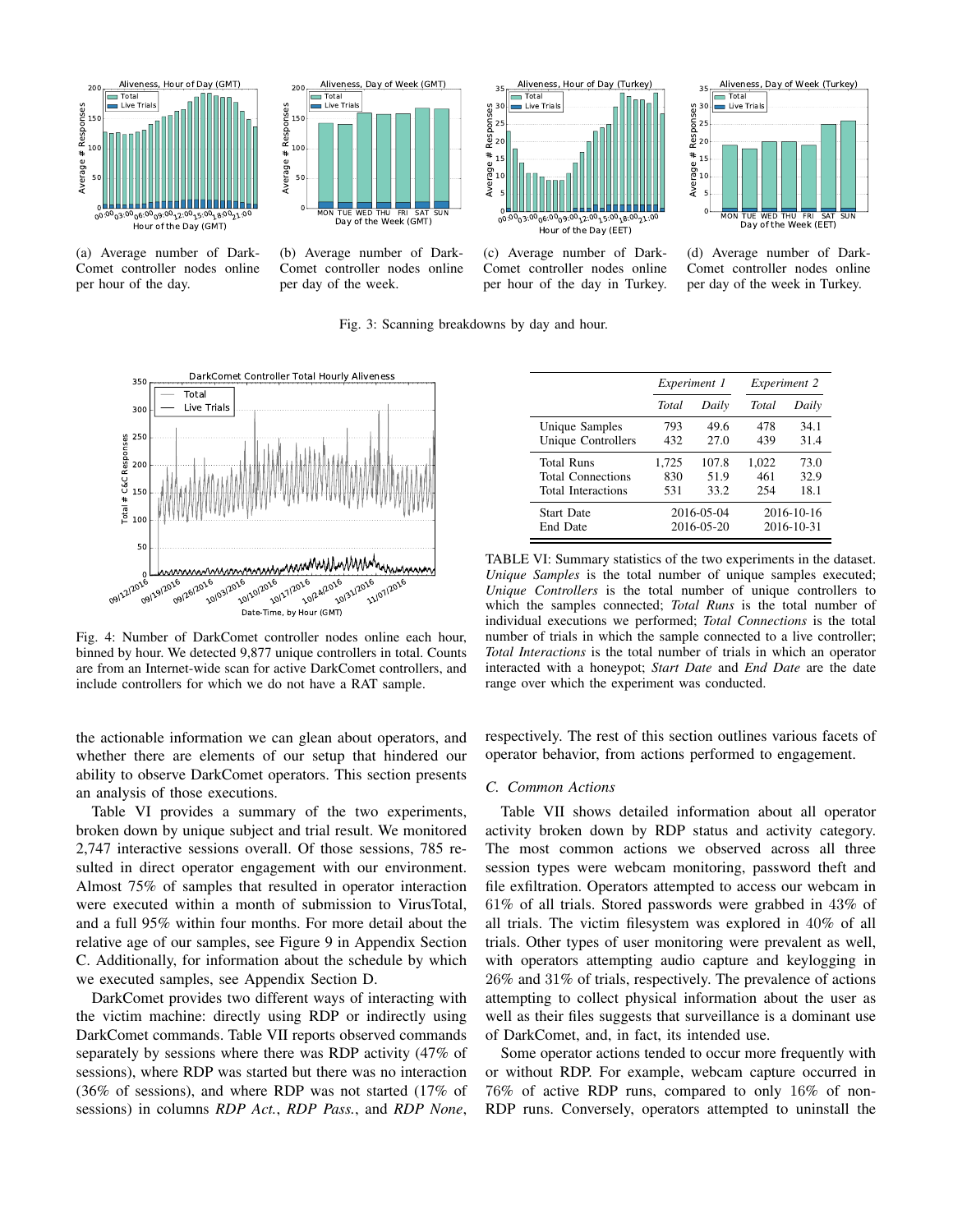

Fig. 5: Composite flowchart of prevalent operator behaviors and sequences broken down by RAT interaction phase and category. Individual paths are labeled with the percentage of all executions that traversed that edge. Sequences occurring in fewer than 5% of engaged executions are omitted. The figure shows an operator preference for engaging with remote desktop or surveillance first in a majority of trials. See Section IV-C for additional details.

|                                                                                                        |                                     | <b>RDP</b>                                                             |                                                                           |                                                 |                                                                                                             |                        | <b>RDP</b>                        |                                                            |     |
|--------------------------------------------------------------------------------------------------------|-------------------------------------|------------------------------------------------------------------------|---------------------------------------------------------------------------|-------------------------------------------------|-------------------------------------------------------------------------------------------------------------|------------------------|-----------------------------------|------------------------------------------------------------|-----|
| Category                                                                                               | Act.                                |                                                                        | Pass. None Total                                                          |                                                 | Category                                                                                                    |                        |                                   | Act. Pass. None Total                                      |     |
| <b>AUDIO CAPTURE</b><br>Record Microphone Sound                                                        | 43%                                 | 15%                                                                    | 2%                                                                        | 26%                                             | <b>PASSWORDS DATA</b><br><b>Stored Passwords</b><br>uTorrent Downloads                                      | 51%<br>9%              | 36%<br>1%                         | 31%                                                        | 43% |
| <b>AUTOMATIC</b><br><b>URL</b> Download<br>URL Visit<br>IP Scanner<br>Uninstall Server                 |                                     | $\overline{\phantom{0}}$<br>2%<br>$\overline{\phantom{0}}$<br>$\equiv$ | 1%<br>1%<br>$1\%$<br>1%                                                   | $\equiv$<br>1%<br>$\qquad \qquad -$<br>$\equiv$ | <b>REMOTE MSCONFIG</b><br>Services Startup<br><b>Registry Startup</b>                                       | 4%<br>1%               | 2%<br>1%                          | $\overline{\phantom{0}}$                                   |     |
| <b>COMPUTER POWER</b>                                                                                  |                                     |                                                                        |                                                                           |                                                 | <b>REMOTE SCRIPTING</b><br>HTML or VB Scripting                                                             | 4%                     | 2%                                | 1%                                                         |     |
| Restart<br>Shutdown<br>Poweroff                                                                        | 5%<br>$4\%$<br>$1\%$                | $1\%$<br>2%<br>$\equiv$<br>$\equiv$                                    | $1\%$<br>4%<br>$1\%$                                                      | 3%<br>3%<br>$1\%$                               | Binary<br>Batch Scripting<br>URL                                                                            | 3%<br>1%<br>1%         | $1\%$<br>$\overline{\phantom{m}}$ | 10%<br>$\equiv$<br>1%                                      |     |
| Logoff<br><b>FILE MANAGER</b>                                                                          | 1%                                  |                                                                        | 1%                                                                        | $\equiv$                                        | <b>RESTART SOCKET</b><br>Server                                                                             |                        |                                   |                                                            |     |
| <b>Explore Files</b><br>Upload File<br>Download File<br>Delete File<br>Modify File<br>Search for Files | 52%<br>14%<br>12%<br>7%<br>4%<br>2% | 36%<br>5%<br>7%<br>3%<br>2%<br>$\equiv$                                | 15%<br>2%<br>$\equiv$<br>$\equiv$<br>$\overline{\phantom{a}}$<br>$\equiv$ | 40%<br>9%<br>8%<br>5%<br>3%<br>1%               | <b>SERVER ACTIONS</b><br>Remote Edit Server<br><b>Restart Server</b><br>Lock Computer<br>Upload and Execute | 2%<br>2%<br>$1\%$<br>÷ | 2%<br>2%<br>÷                     | $1\%$<br>$\equiv$                                          |     |
| <b>FUN FUNCTIONS</b><br>Fun Manager                                                                    | 19%                                 | 3%                                                                     | 2%                                                                        | 10%                                             | <b>SERVER REMOVAL</b><br><b>Uninstall Server</b>                                                            | 7%                     | 17%                               | 27%                                                        | 14% |
| Chat<br>Message Box                                                                                    | 15%<br>11%                          | 1%<br>$1\%$                                                            | 2%<br>$\overline{\phantom{0}}$                                            | 8%<br>6%                                        | <b>SERVER SHUTDOWN</b><br>Close Server                                                                      | 5%                     | 6%                                | 16%                                                        |     |
| Piano<br>Microsoft Reader                                                                              | 11%<br>4%                           | 2%<br>$\equiv$                                                         | $1\%$<br>$1\%$                                                            | 6%<br>2%                                        | <b>SPY FUNCTIONS</b><br>Keylogger                                                                           | 41%                    | 27%                               | 13%                                                        | 31% |
| <b>MISC FUNCTIONS</b><br>Clipboard<br>Print Manager<br><b>MSN FUNCTIONS</b>                            | 2%<br>$1\%$                         | 1%<br>$\qquad \qquad -$                                                | $\equiv$<br>$\overline{\phantom{0}}$                                      | 2%<br>$\overline{\phantom{0}}$                  | <b>SYSTEM FUNCTIONS</b><br>Process Manager<br>Remote Shell Start<br>Remote Shell Stop                       | 20%<br>9%<br>9%        | 7%<br>3%<br>3%                    | 4%<br>$1\%$<br>$1\%$                                       | 12% |
| <b>MSN</b> Control<br><b>MSN</b> Contacts                                                              | 2%<br>$1\%$                         | $\equiv$<br>1%                                                         | $\equiv$                                                                  | 1%<br>$1\%$                                     | <b>Windows List</b><br>Remote Shell Command<br>Uninstall Applications                                       | 8%<br>7%<br>5%         | 1%<br>1%<br>$1\%$                 | $\overline{\phantom{m}}$<br>1%<br>$\overline{\phantom{m}}$ |     |
| <b>NETWORK FUNCTIONS</b><br><b>Browse Page</b><br><b>LAN</b> Computers                                 | 7%<br>5%                            | 1%<br>3%                                                               | $\overline{\phantom{0}}$<br>$\equiv$                                      | 3%<br>$4\%$                                     | Remote Registry<br><b>System Privileges</b><br>Hosts File                                                   | 5%<br>4%<br>2%         | $1\%$<br>$1\%$<br>1%              | $\overline{\phantom{0}}$<br>$\equiv$                       |     |
| <b>WIFI Access Points</b><br><b>URL</b> Download<br><b>Active Ports</b><br><b>URL</b> Visit            | 5%<br>4%<br>3%<br>3%                | 2%<br>1%<br>1%<br>1%                                                   | $\equiv$<br>$1\%$<br>$\overline{\phantom{a}}$<br>$\equiv$                 | 3%<br>3%<br>2%<br>2%                            | <b>SYSTEM INFO</b><br>Computer Info<br>Trace Map                                                            | 11%<br>5%              | 5%<br>1%                          | $\overline{\phantom{0}}$                                   |     |
| IP Scanner<br>Net Gateway<br><b>Network Shares</b><br><b>DDOS</b> Attack                               | 2%<br>2%<br>$1\%$<br>$1\%$          | 1%<br>1%<br>1%<br>1%                                                   | 1%<br>$\overline{\phantom{a}}$<br>$\equiv$<br>$1\%$                       | 2%<br>2%<br>$1\%$<br>$1\%$                      | <b>UPDATE SERVER</b><br>From File<br>From URL                                                               | 1%                     | $1\%$                             | 2%                                                         |     |
| <b>SOCKS5 Proxy</b>                                                                                    | 1%                                  | $\equiv$                                                               | $\equiv$                                                                  |                                                 | <b>WEBCAM CAPTURE</b><br><b>Attempt Webcam Access</b>                                                       | 76%                    | 64%                               | 16%                                                        | 61% |

TABLE VII: Categories of network signatures used in the experiment. These categories abstract the 151 network signatures present in the dataset. Prevalence of each category broken down by trials that contained remote desktop activity (367 trials), those that contained passive remote desktop sessions (287 trials), those without remote desktop (134 trials), and trials overall (788 trials). Remote desktop activity is defined as any remote desktop I/O event.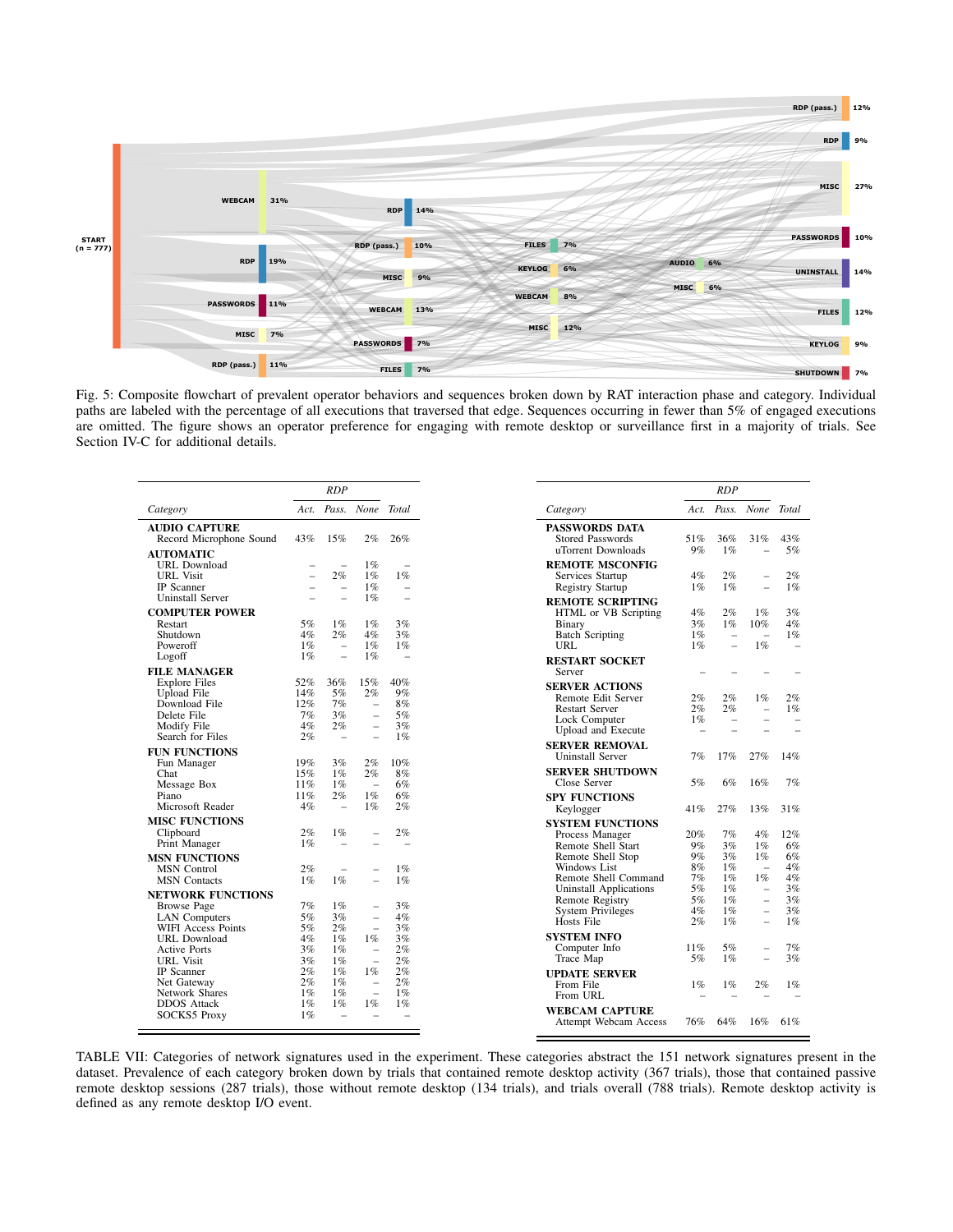malware stub in 7% of RDP runs compared to 27% of non-RDP runs. Operators checked the running processes of the victim in 20% of RDP runs when compared to only 4% of non-RDP runs. Also, a binary was dropped in only 3% of the RDP runs as compared to 10% of non-RDP runs, showing us that DarkComet is also used in an automated fashion to drop malware. These differences continue to lesser degrees across many other actions. The contrast in actions between RDP and non-RDP runs may indicate a variety of uses of DarkComet depending on operator goals.

While Table VII shows aggregate statistics of operator actions, it says nothing about the *order* in which the actions take place. Figure 5 is a Sankey diagram showing the sequences of the actions most reported in Table VII. Each node shows the percentage of total trials that perform the corresponding action at that point in their sequence. For example, 14% of trials initiate an active RDP session as their second action. All percentages are based on the total trials.

One of the main takeaways from this diagram is that most trials are comprised of a subset of these very common actions: webcam access, remote desktop, password theft, file exploration, and audio capture and keylogging. This is perhaps one of the most prominent indicators of our operators' motivations, which we discuss further in Section IV-L.

Other findings: A non-trivial number of trials interact with the victim machine solely through RDP. A full 14% of operators uninstall the stub as their final action, discussed more in Section IV-K. 31% of operators attempt to access the webcam before any other action, despite the fact that a webcam light could expose them to an online victim; the desire to view the victim environment is that great, whatever the motivation.

#### *D. Data Collection*

An operator conducting reconnaissance against a newly infected system has near-total access to the system through the DarkComet GUI, including full filesystem and registry access; lists of open windows, startup services, processes, and applications; and a plethora of network interrogation tools.

As we observe in Table VII, 40% of live trials involve filesystem exploration, roughly the same amount as all other forms of reconnaissance combined. Further, 8% of trials involve downloading files from the honeypot to the operator's machine, across 600 distinct events. Operators that downloaded files exhibited certain patterns. 34% collected files from the desktop. 8% collected the 'My Documents' folder. And in instances where it was available, 33% stole a bitcoin wallet.

DarkComet also offers a variety of other data exfiltration tools beyond downloading files, such as automated functionality for collecting and downloading passwords, user account information, keylogger logs, and clipboard text. Table VII shows us that, although only 8% of trials involve the downloading files or directories, a full 43% do password collection, and 31% attempt to collect user keystrokes using the keylogger.

After Experiment 1 indicated such high levels of password collection, we decided to provide actual account credentials in Experiment 2 to monitor access attempts. We created a number of accounts for each persona at popular websites, saving the credentials in the browser. We protected each with two-factor authentication, both to prevent account abuse and to record each access attempt, the language of the machine attempting access, and the exact time of the attempt. Over the course of the experiment, we observed 13 access attempts: nine attempts for two popular email services, three for two different gaming-related services, and one for a social media site. Of these attempts, three were made from machines configured for Turkish, two for Russian, and the remainder English.

## *E. Dropped files*

In 28 of our trials, we observed files being dropped by the operator. We consider only files dropped explicitly by the operator during interaction, not embedded files automatically dropped during sample execution. In 29% of these trials, an operator performed only the single action of dropping a file, akin to a traditional malware dropper. In 18% of trials, we observe that an operator dropped a file after checking the webcam of the victim and deploying a keylogger. It is interesting to note that almost an equal number of trials start with webcam as the first action followed by dropping files; this suggests RAT operators are interested in person-to-person interaction as much as dropping more malicious files.

Over the course of the study, operators dropped 48 unique files. 34 (71%) were executables, 19 of which were not previously seen by VirusTotal. 35 were RAT stubs, 13 being Dark-Comet stubs with new configurations, 5 njRAT, 3 NetWire, and the remainder custom RATs and worms. Operators also dropped 5 distinct scripts - HTML executables, Batch files - for executing destructive actions on the host machine.

## *F. Visiting URLs*

DarkComet operators visited 123 non-unique URLs from 33 unique domains during the course of our experiment. Out of these URLs, 26 contained adult content, 13 gaming, seven personal blogs, six streaming, and five internet pranks. The remaining URLs were VPN, search, banking, social, education, IP address tools, and file storage websites. 23 URLs generated a 404 error and one had an unregistered domain. 20 of these URLs were written in a language different from English: Nine in Russian, six in Turkish, and five in Japanese. Finally, operators performed 18 visits to eight unique IP addresses (five of them in the same  $\setminus$  24 subnet).

## *G. Command Line Activity*

DarkComet provides a command line interface, allowing operators to interact directly with the victim machine. Our signature engine extracts all commands issued by the operator from the command shell buffer. Inspecting the 92 commands across all trials, we classify the operators' intentions as such: *Reconnaissance*. 60% of commands pulled information on system configuration, file system, and network configuration. *Manipulation*. 26% launched or terminated processes.

*Destruction*. 10% damaged the host machine or filesystem. *Concealment*. 3% hid operator actions, e.g.:

ECHO OFF DEL \*.\*/Q DEL:VIRUS.BAT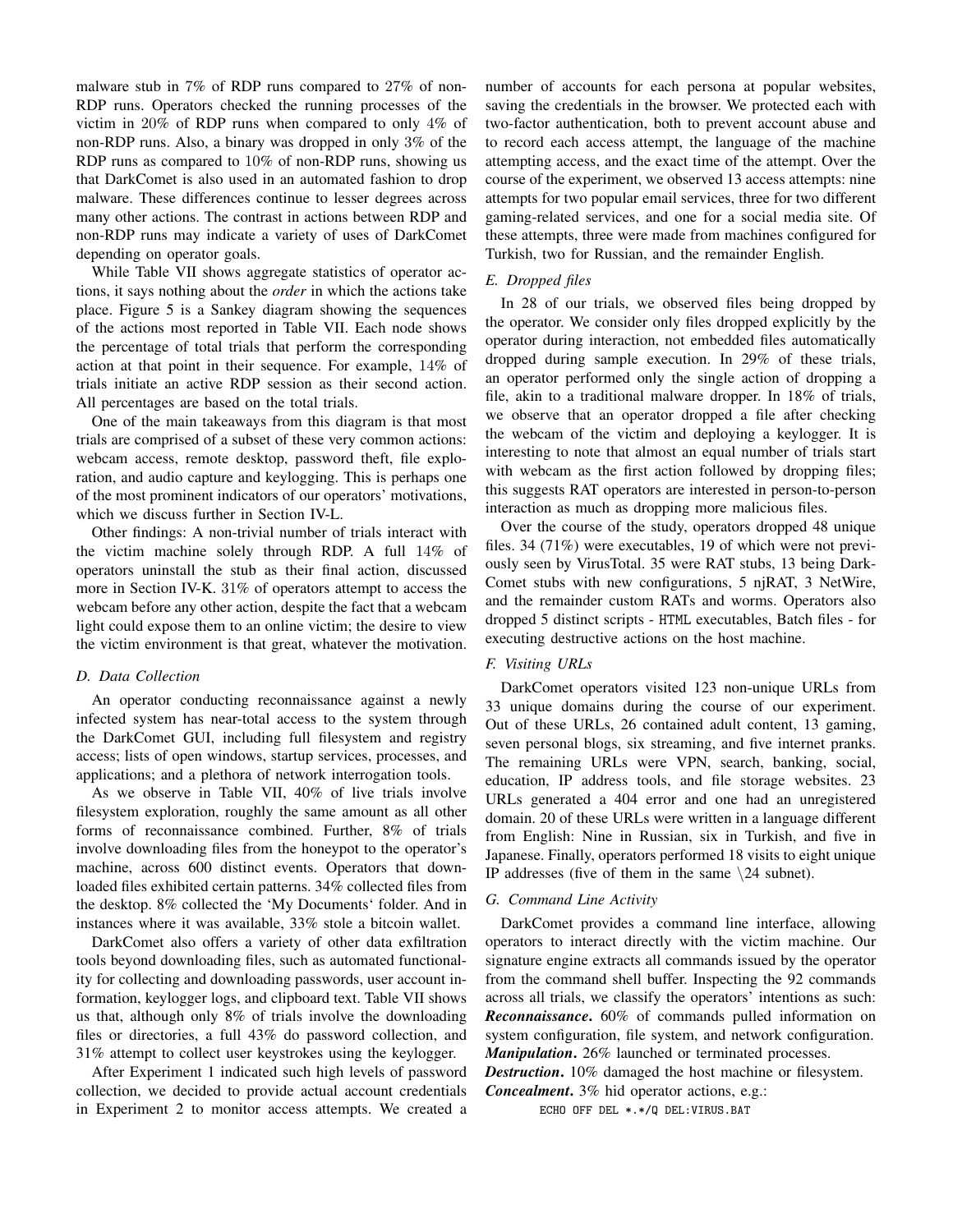## *H. Operator Interaction with the User*

RAT infections are personal affairs. Not only does a human operator interact individually with each victim machine, but they often also monitor the machine's user as well. Indeed, the image most commonly associated with a RAT infection is that of an attacker watching a victim through their machine's webcam, an image well supported by historical anecdotes [4], [16]. There are a variety of motives that would compel a ratter to interact with their victim (passively or actively), and DarkComet provides an array of capabilities to do them all. Surveillance. Victim surveillance is, perhaps, the most notorious activity associated with RAT infections. DarkComet offers access to live feeds from the infected machine's webcam and microphone. Though our honeypots offer neither, we do detect attempts to access both. As is shown in Table VII, attempts to access these are prevalent, with 61% of sessions attempting to access the webcam, and 26% the microphone.

Operators which engaged in remote desktop tended to use webcam and microphone monitoring more than their counterparts. 76% of remote desktop users accessed the webcam, compared to 16% of non-remote desktop users. Likewise, 43% of remote desktop users accessed the microphone, compared to 2% of non-remote desktop users. This correlation further indicates that operators using remote desktop are more engaged in the RAT session overall, as user monitoring and remote desktop are both time-intensive activities.

Direct Communication. Beyond passive surveillance, Dark-Comet provides operators several means to communicate with the victim directly. These include opening a two-way chat client on the victim's screen, displaying a pop-up alert message, sending text to the victim's printer, and reading messages aloud using Microsoft Reader. We observed operators attempting to communicate with the victim through each medium, as per the "Fun Functions" section of Table VII. We classify operator communications with four categories:

*Harassment*. 53% of communications were intended to harass the victim. Threats, attempts to induce fear, and heavy sexual innuendo comprise the majority of victim harassment, e.g.:

## YOU ARE NOT ALONE, I SEE AND HEAR YOU

*Extortion*. 2% of communications were intended to exact a ransom from the user in return for control of the machine. As our victims could not respond to the operators, none of these demands persisted. Further, we suspect that some portion of harassment leads to extortion in scenarios where a victim is actively replying. Example:

HI <redact> WANNA PAY ME \$50 TO NOT SHARE ALL UR IMFORMATION TO THE WORLD.... EVERYTHING U EVER BEEN ON UR PC

*Misdirection*. 16% of communications were legitimatelooking message boxes, either to cover the installation of the RAT (in the case of error messages), or to gain a victim's trust and "phish" them, e.g.:

THIS IS MICROSOFT (TM) or YOU MAY BE AT RISK OF A VIRUS PLEASE LOG OUT OF ALL GAMES AND BANKING SITES ON INTERNET

*Recognition*. A full 9% of communications were operators posting their hacker groups and tags, taking responsibility for the "hack." Though juvenile, this provides potentially useful attribution information, e.g.:

#### HACKED BY #ZONED OUT XDDDDDD

We used Google's language detection API on our operators' communications, but ethereal text like IM chat generates mostly misclassifications. See Appendix Section E for results. Visibility. This level of interaction with the victim highlights an interesting phenomenon: a significant portion of our operators choose to be blatantly visible to the victim, either through direct communication or via actions that manipulate the victim's screen. We can categorize operators by their degree of visibility; specifically, whether they are *intentionally* visible or not. Visible actions comprise any action the operator initiates that is visible to the victim (e.g. opening a chat window), and exclude more discreet actions that could still be detected (e.g. modifying a file's attributes).

We observe that, of the 785 total engaged trials, 62% are visible to the victim. Lack of discretion is often an indication of unsophisticated operators, and we have some confidence that this is the case. However, lack of discretion does not imply harmlessness. Of communications directed at the victim, 2% were extortion demands and 16% were attempts at deception. These operators used visibility intentionally to intimidate or deceive the victim to some goal.

#### *I. Remote Desktop Sessions*

One of DarkComet's most heavily used features is remote desktop (RDP), with 654 total trials (83% overall) containing remote desktop sessions. RDP offers the operator immersive control of the victim, particularly the ability to interact with programs that require GUI interaction; however, the tradeoff is that the operator's actions are completely visible to the victim.

Though visible to the user, remote desktop functionality has been abused by criminals. In the 2016 TeamViewer compromise, attackers hijacked TeamViewer clients (which *only* provide remote desktop) and made purchases with victims' eBay and PayPal accounts late at night to avoid being seen [22]. Our operators' tendencies toward remote desktop usage for user data theft should not be discounted.

Using the methods described in Section III-F, we found that 44% of RDP sessions had no operator input. In this section, we report on the 367 sessions that had *active* RDP engagement; that is, where the operator actually interacted with the victim via RDP. We manually inspected each RDP session to determine the operator's actions, the results of which are summarized in Table VIII. These findings are complementary to the data in Table VII.

Hacking Tools. The deployment of additional hacking tools occured in 4% of our trials. We suspect these trials use remote desktop out of necessity, as the tools deployed were GUIbased. We observed the following: Android mobile phone RAT builders & infectors; webcam and Skype screen recording tools; spam bots; YouTube view-fraud bots; DLL injectors; and the Havij SQL injector. Some of these tools were bundled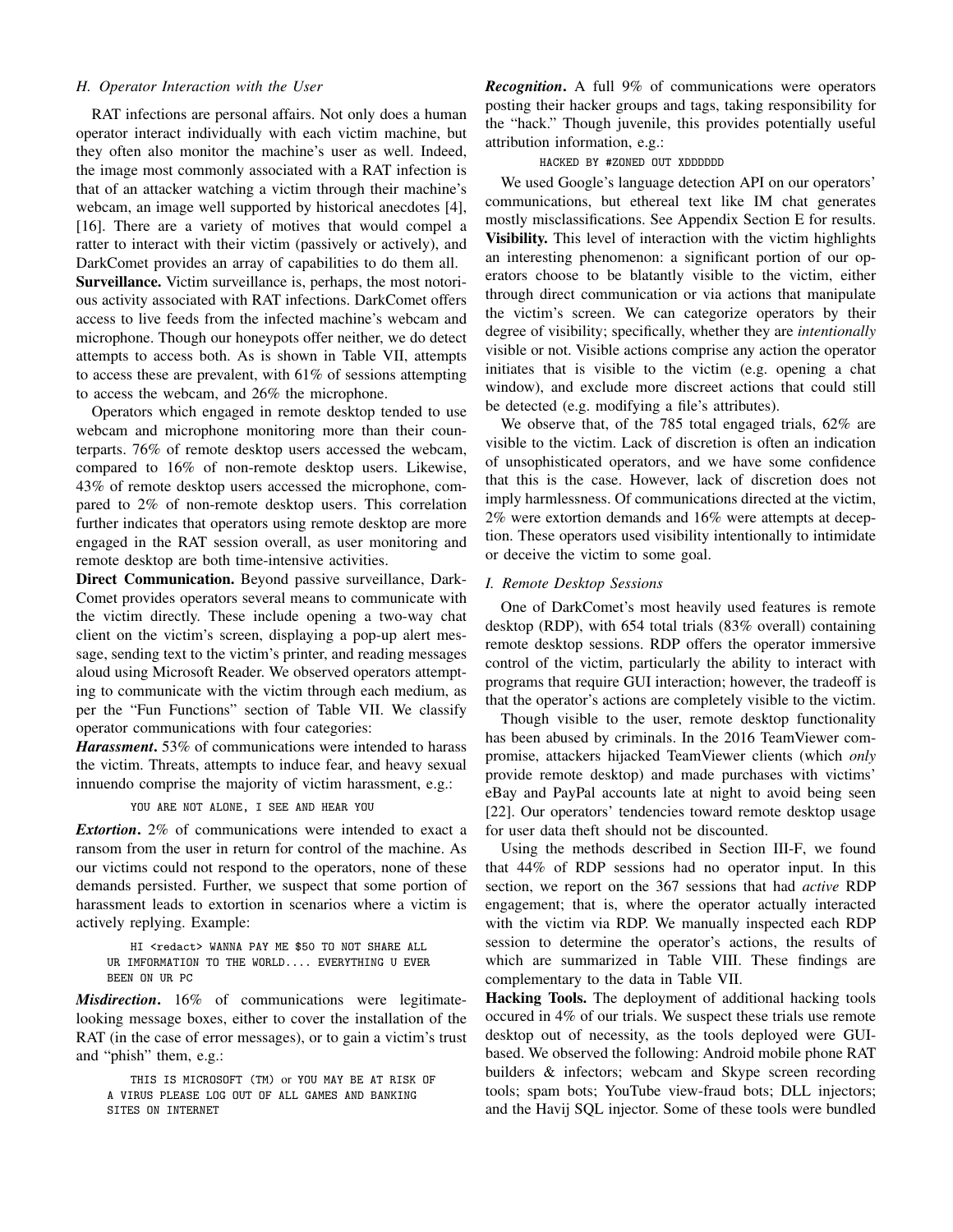with the DarkComet stub. We were surprised to find operators using these tools in plain view of the victim, indicating that the operators felt there was no need for secrecy.

Masquerading as Legitimate Programs. A pattern emerged in the remote desktop screenshots which followed pre-existing RAT literature: the bundling of DarkComet with legitimate tools. We found that 5% of remote desktop users pack their DarkComet samples with legitimate software programs.

We also found a number of samples impersonating software programs like Adobe Photoshop and WinRAR, as well as utilities like .NET Framework Setup Cleanup Utility and even Avast Antivirus. Cracked versions of these programs were distributed bundled with DarkComet, suggesting that the initial DarkComet infection vector was pirated software distribution.

The programs our samples most commonly impersonated are gaming tools: ping checkers, cracked versions of popular games (HackFifa.exe), game enhancements (Enhanced Minecraft Shaders), and "cheat" tools to gain an unfair advantage in online games. We discuss campaigns against the gaming community further in Section V-B.

User Data Collection. Table VII indicates that our operators tend to target user data, with 43% of trials collecting passwords, 31% using a keylogger, and 41% exploring the filesystem in depth. It comes as no surprise that operators use remote desktop to the same end, with 63% of active remote desktop sessions being used for user data collection.

Operators leveraged built-in browsers to access user accounts, browsing history, and download history. We suspect this is a combination of data collection and gauging level of interest in the victim machine. Most operators checked Chrome and Firefox, and some investigated Internet Explorer. Some operators navigated to popular Web sites. We strongly suspect this is to determine if the user has an active session, and, if so, to hijack the session. The websites most commonly targeted were social media sites: Facebook.com and VK.com (a popular Russian social media platform).

Operators also accessed installed applications, Dropbox and Steam in particular. In fact, 33 of the 48 trials that accessed applications targeted Steam, lending more credibility toward the gaming campaigns discussed in Section V-B.

Finally, operators inspected system information, typically exhibiting one of two behaviors: checking WiFi and network connectivity settings, or using the DirectX diagnostic tool. Both behaviors appear to be system vetting, especially DirectX, which even reveals the presence of virtualization.

Display of Illicit Material. We noticed that 4% of active remote desktop sessions involved the display of online video pornography, clearly visible to the victim user. There are multiple motivations behind this action. A subset of operators use pornography to enhance their chat interactions with the victim, threatening to continue displaying porn until demands are met or intimidating the victim. We speculate another subset simply use pornography to harass the victim, given the high rates of harassment and "Fun Function" usage in Table VII. The display of pornography likely indicates an operator's short-term motivations, given its striking visibility.

| <b>Behavior</b>                          | Count | Percentage |
|------------------------------------------|-------|------------|
| User Data Collection                     | 360   | 63%        |
| System information                       | 170   | 29%        |
| Browser data                             | 72    | 12%        |
| Application and Online account data      | 64    | 11%        |
| Filesystem exploration                   | 54    | 9%         |
| Targeting of Gaming-related Data         | 52    | 9%         |
| <b>Alternative Communication Methods</b> | 37    | 6%         |
| Masquerading as Legitimate Programs      | 30    | 5%         |
| <b>Illicit Material</b>                  | 23    | 4%         |
| Deployment of Hacking Tools              | 23    | 4%         |
| Suspected YouTube View Fraud             | 20    | 3%         |
| Personally Identifiable Information      | 6     | $1\%$      |

TABLE VIII: Common patterns of behavior exhibited by operators employing active remote desktop sessions.



(a) Comparison of the time spent in the honeypots by operators in the first and second experiments, in minutes. Operators are distinguished by their use of RDP, as per Table VII.



(b) Comparison of the time spent between honeypot personas (in only the second experiment), in minutes. Only sessions with active RDP are reported, as these are representative of the whole. Operators are distinguised by the honeypot persona with which they interacted.

Fig. 6: These box plots represent the time spent in our honeypots by operators. Note that the number of trials is reported next to each plot.

Alternative Communication Methods. As a final note of interest, we observed several alternative methods of communication with the victim specific to remote desktop. Operators communicated using Notepad, Paint, the command line, Word documents, and uploaded images. Overall, 6% of remote desktop trials involved some form of alternate communication.

#### *J. Operator Time Engagement*

Most of DarkComet's numerous functions must be manually executed by the operator. From the timestamps associated with these actions, we can develop an understanding of how long an operator engages with each infection, and how that varies by their own actions.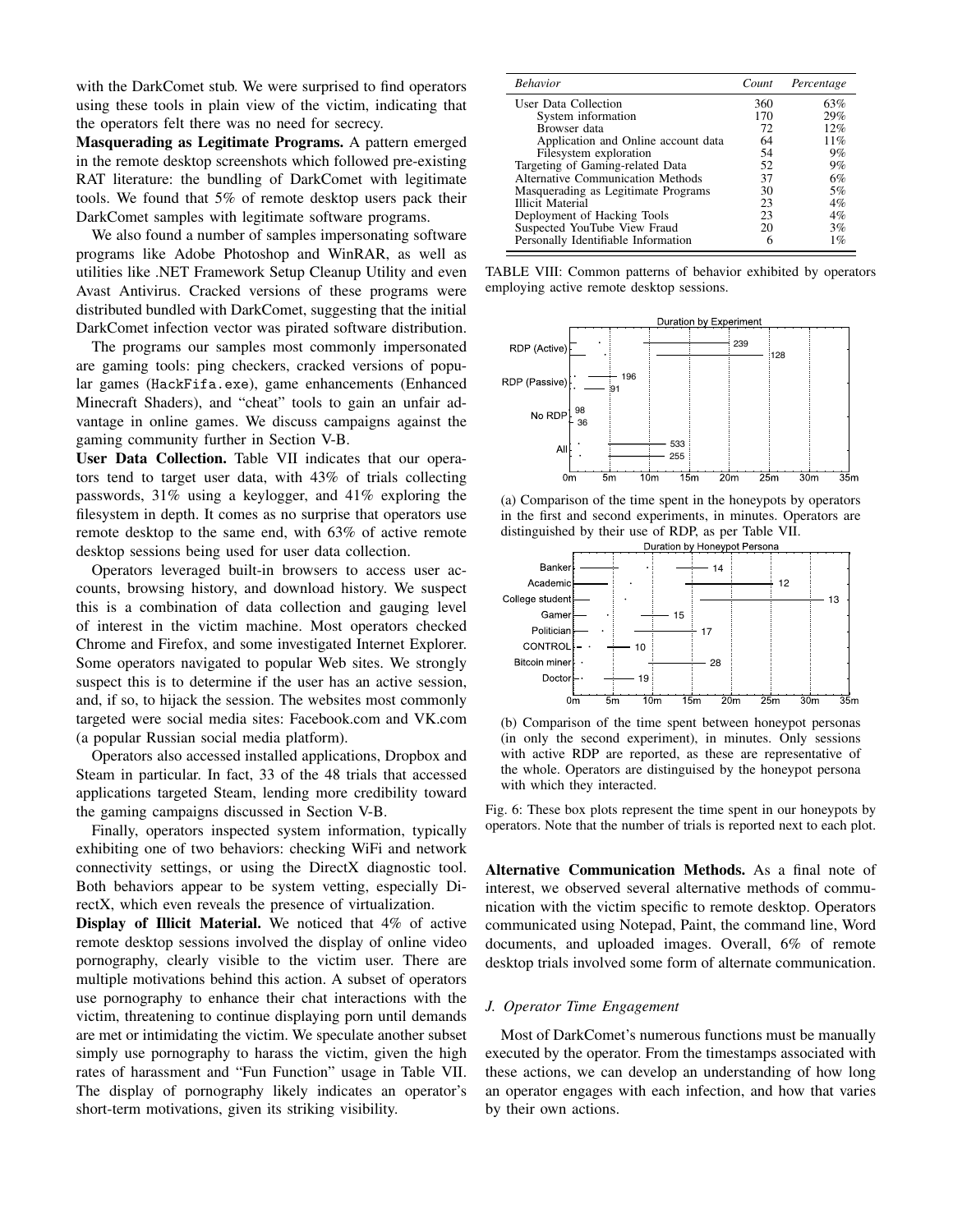# Metric for Determining Operator Engagement Duration.

From enumerating all possible DarkComet actions and exploring their functionality, we identified all actions that require manual operator intervention. From our execution traces, we identified all such actions and calculated the time difference between any two adjacent manual actions. If the time difference between these two actions was less than 60 seconds, we considered this to be a single period of engagement. Using this metric we summed the complete engagement time for each trial, and report this as operator engagement.

Engagement Results. Figure 6 presents an overview of operator engagement throughout our dataset. Figure 6a compares the overall operator engagement times between the two experiments, while Figure 6b breaks down engagement time in Experiment 2 by honeypot persona (for active RDP users).

In Figure 6a, we observe the operators' engagement time with the honeypots, as determined by our metric. The two series represent the two experiments, each of which is broken down by RDP usage, as in Table VII. The average overall engagement time in both experiments is 4 minutes.

The extent of operator engagement varies significantly between RDP category. Trials with active RDP had at least 60% more actions and engagement than average across both experiments, while trials with no RDP activity at all showed almost no activity - an average engagement below 20 seconds for both experiments. These differences indicate that the primary way operators manually engage with victims is via RDP, despite using many non-RDP features as well. As such, RDP usage appears to be an indicator of operator engagement and interest in the victim.

In all RDP categories, operator engagement also saw high variance, with standard deviations exceeding the mean in all cases. All categories also saw several large duration runs skew the average significantly. This indicates a wide variety of operator interests, ranging from cursory to extreme. This nontrivial level of operator engagement has implications for RAT defense, discussed in Section V-A.

Influence of Honeypot Persona. Piqued by the results of Experiment 1, we decided to measure the affect of honeypot persona on operator engagement. Figure 6b provides a comparison of operator time engagement across the 8 honeypot personas in Experiment 2. We display only the results of active RDP sessions, which constitute truly engaged operators.

The honeypots (recall Section III-E) are displayed in order of increasing median: doctor, bitcoin miner, *control*, politician, gamer, college student, academic, banker. The results are quite distinct. The three personas that exceed the mean (college student, academic, banker) show engagement nearly three times greater than the control. It is difficult to say exactly what factors specifically contributed to the engagement difference, but one factor that appears to play a prominent role is *file system depth*. An analysis of actions by persona indicates that file system exploration is more prevalent in the three more engaged personas. Further, these personas were designed with more detailed file systems than the *control* or bitcoin miner, for instance. Overall, it seems that the design and depth

| Category                                      | Act.<br>$(n=367)$ | Pass.<br>$(n=287)$ | None<br>$(n=131)$ | All<br>$(n=785)$ |
|-----------------------------------------------|-------------------|--------------------|-------------------|------------------|
| REMOTE DESKTOP, ACTIVE: Remote Desktop I/O    | 32%               |                    |                   | 15%              |
| SERVER REMOVAL: Uninstall Server              | 7%                | 16%                | 27%               | 14%              |
| REMOTE DESKTOP, PASSIVE: Remote Desktop Start |                   | 30%                |                   | 11%              |
| FILE MANAGER: Explore Files                   | 7%                | 10%                | 8%                | 8%               |
| REMOTE DESKTOP, ACTIVE: Remote Desktop Start  | 15%               |                    |                   | 7%               |
| REMOTE DESKTOP, PASSIVE: Remote Desktop Stop  |                   | 16%                |                   | 6%               |
| REMOTE DESKTOP, ACTIVE: Remote Desktop Stop   | 12%               |                    |                   | 6%               |
| PASSWORDS DATA: Stored Passwords              | 2%                | 6%                 | 15%               | 6%               |
| SPY FUNCTIONS: Keylogger                      | 3%                | 6%                 | 9%                | 5%               |
| WEBCAM CAPTURE: Attempt Webcam Access         | 3%                | 5%                 | 6%                | 4%               |
| Session termination was only manual action    |                   |                    | 17%               | 3%               |
| AUDIO CAPTURE: Record Microphone Sound        | 3%                | 1%                 | 2%                | 2%               |
| <b>REMOTE SCRIPTING: Binary</b>               |                   |                    | 9%                | 2%               |
| FUN FUNCTIONS: Fun Manager                    | 2%                | 1%                 |                   | 1%               |
| FILE MANAGER: Download File                   |                   | 2%                 |                   | 1%               |

TABLE IX: Last operator actions before session termination for trials with manual interaction. Actions that appear in less than 1% of trials are omitted.

|                                               |                  | RDP               |                  |                  |
|-----------------------------------------------|------------------|-------------------|------------------|------------------|
| Category                                      | Act.<br>$(n=25)$ | Pass.<br>$(n=45)$ | None<br>$(n=36)$ | All<br>$(n=106)$ |
| Session termination was only manual action    |                  |                   | 83%              | 28%              |
| REMOTE DESKTOP, PASSIVE: Remote Desktop Start |                  | 47%               |                  | 20%              |
| FILE MANAGER: Explore Files                   | 4%               | 18%               | 3%               | 9%               |
| REMOTE DESKTOP, ACTIVE: Remote Desktop I/O    | 32%              |                   |                  | 8%               |
| PASSWORDS DATA: Stored Passwords              | 4%               | 9%                | 6%               | 7%               |
| WEBCAM CAPTURE: Attempt Webcam Access         | 8%               | 4%                | 6%               | 6%               |
| REMOTE DESKTOP, PASSIVE: Remote Desktop Stop  |                  | 13%               |                  | 6%               |
| SPY FUNCTIONS: Keylogger                      | 4%               | 4%                |                  | 3%               |
| REMOTE DESKTOP, ACTIVE: Remote Desktop Stop   | 12%              |                   |                  | 3%               |
| SERVER SHUTDOWN: Close Server                 | 8%               |                   |                  | 2%               |
| REMOTE DESKTOP, ACTIVE: Remote Desktop Start  | 8%               |                   |                  | 2%               |

TABLE X: Last operator actions before uninstalling malware for trials with manual interaction. Actions that appear in less than 1% of trials are omitted.

of the victim machine's filesystem directly affects operator engagement time, though a more regimented study focused on just this aspect is necessary to confirm our hypothesis.

## *K. Operator Final Action*

In Sections II-D and III-G, we noted that a number of factors would very likely affect our results; in particular, the engagement results just reported in Section IV-J. One prominent factor was our lack of realistic user data streams: webcam, audio, and user chat engagement. Another was our inability to exclude targeted operators from our sample source, operators whose targets we had no way of emulating properly.

In an attempt to determine what factors ultimately did cause the operator to leave our honeypot, we analyze the last actions performed by the operator before disconnection. These actions may be indicative of the factor(s) that dissuaded the operators from continuing the infection, or of their motivation provided they accomplished their goal prior to disconnection.

Table IX details the last actions performed by operators before session termination. Unexpectedly, a full 14% of operators actually *uninstall* the malware prior to disconnection. Thus we also provide Table X, which details the last actions, prior to uninstallation, of those operators that uninstalled the malware. Remote Desktop. 45% of all operators were engaged in RDP prior to leaving. Recall from Section IV-I that 63% and 29% of RDP activities are data collection and system information collection, respectively. As these operators do *not* uninstall the malware before leaving, we suspect they have deemed the honeypot at least somewhat viable as a long-term victim;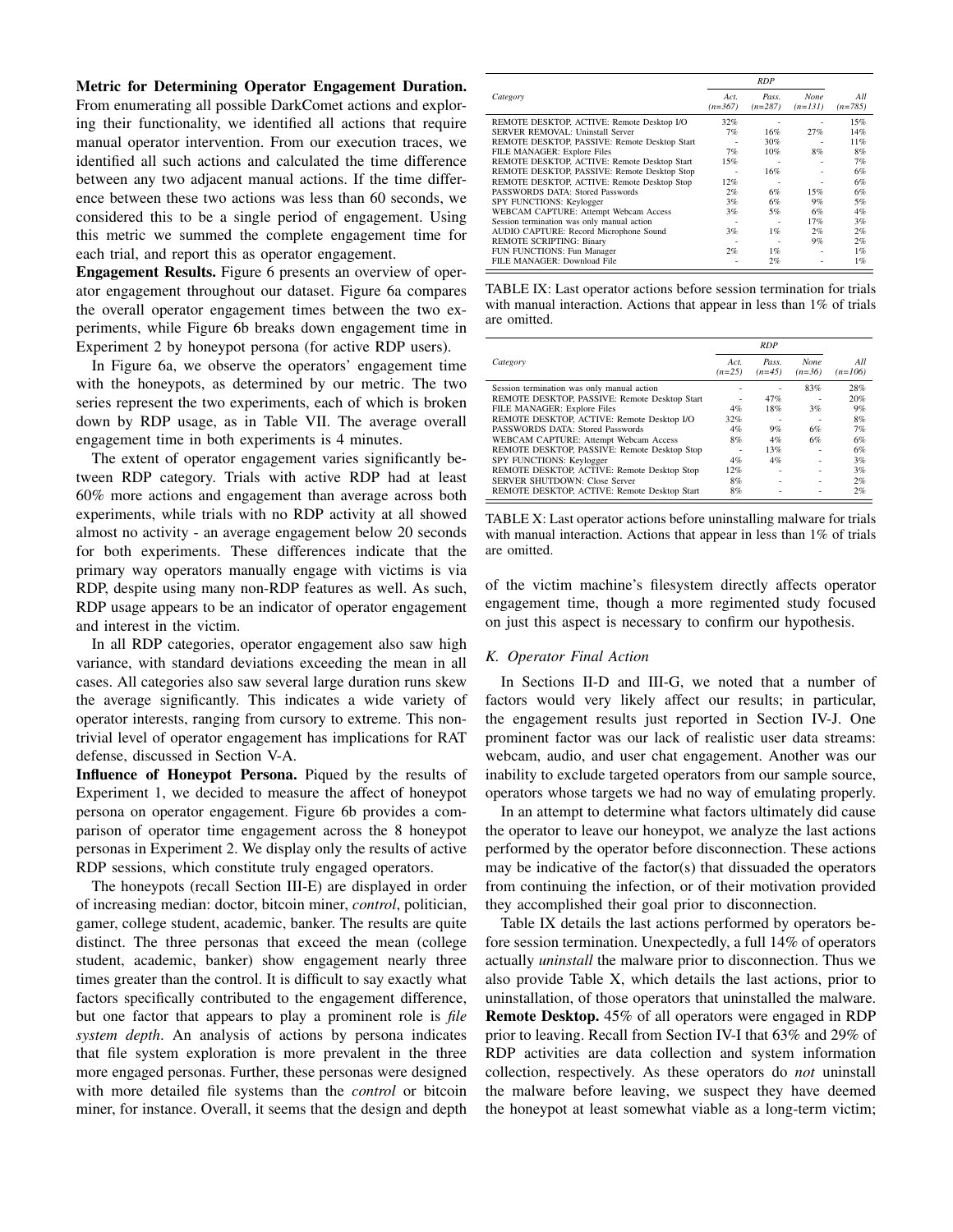however, drawing conclusions from RDP sessions is difficult given our manual inspection limitations.

System & User Information. More interesting are the operators that did not engage in remote desktop. 17% of all operators disconnect directly after attempting to access user information: passwords, keylogger, webcam, and microphone. We suspect the absense of user presence in these cases dissuades them. Another 9% disconnect after file system exploration, though only 1% actually download anything; once again, this is indicative of loss of interest due to banal file system contents. While none of these operators uninstalled the malware, (as we will discuss next), it seems probable that our honeypots did not present the stimuli they were seeking. Malware Uninstallation. A shocking 14% of all operators uninstall the malware before disconnection. Table X elucidates this. 28% of operators that uninstall the malware do nothing else; it is their sole action. This may be an indication of targeted attacks, to which our machine is a nuisance, or of sinkhole operations that automatically uninstall infections. Other operators that uninstall follow the previous trends: 39% after RDP, 9% after file exploration, 16% after user investigation (webcam, passwords, keylogger). Apparently motivated by access to interesting user data - credentials, files, or user data streams - these operators either gathered all interesting data in a single session, or (far more likely) were unimpressed by the lack of realism in the honeypot. Our discussion of lessons learned in Section V-C features these results.

#### *L. Operator Motives*

One of our motivating questions in carrying out this work has been to determine *why* an attacker would compromise a machine and install a RAT on it and *what* an attacker might do after compromise. Although motive is impossible to infer with perfect accuracy, certain operator actions betray attacker intent. Here we consider three potential attacker motives. These motives are not mutually exclusive, and an attacker may be driven by more than one of these.

User Reconnaissance. RATs are unique among malware in that they allow the attacker to interact with a user, and we suspect that this is the primary motivation for many operators. Among the sessions we observed, 18% attempted to harass or extort the user. Furthermore, in 41% of interactive sessions, the operator attempted to access personal information about the user in the form of pictures or documents. (We exclude attempts to collect user credentials like password or cookies from this count.) Together, these two categories indicate that at least 45% of sessions were motivated by access to a human user. We note that 63% of sessions attempted to access a webcam or microphone. Unfortunately, our honeypots were equipped with neither, so we cannot determine whether an operator was accessing these devices because he wanted to see and hear the user or simply to gather information about the machine or confirm the identity of the victim.

Credentials. Probably the most easily monetized resources on a compromised PC are user credentials. In 50% of observed sessions, the operator attempted to access files containing credentials, and in 31% of sessions the operator installed a keystroke logger. There were attempts to steal bitcoin wallets and to grab data from an installed Steam account, and we recorded several attempts to access stolen accounts (Section IV-D). This leads us to conclude that at least 58% of RAT operators were motived by access to user credentials.

Vantage Point. In many cases, a RAT can serve as a valuable vantage point for an attacker to launch other attacks or spread laterally through an organization. We consider an attacker to be motivated by the vantage point of the victim if he attempts to perform any network actions beyond testing network connectivity. These include scanning the network (Section IV-G), attempting to launch network attacks (DDoS in Table VII), deploying hacking tools (Section IV-I), and perpetrating view fraud (Table VIII). In all, 16% of sessions exhibited some behavior that exploited the victim's vantage point.

## V. DISCUSSION

DarkComet is a versatile tool, giving the operator a rich menu of actions to carry out on a remote machine. We were surprised, therefore, to find 47% of sessions involved RDP use, which reveals the presence of the operator to the victim. We expected even amateur operators to try to stay undetected on the machine in an attempt to obtain as much information as possible over time. The large number of RDP sessions and the actions we observed indicate that most operators are not trying to be stealthy. To the contrary, many actively sought to harass the user. This suggests that a substantial portion of operators are using DarkComet either for immediate amusement or with the hope of eventually extorting the user.

## *A. Honeypot as Tarpit Defense*

The interactive nature of RATs means that attacks are limited by the number of operators available and the time spent interacting with a victim machine, so operator time may be a bottleneck for such attacks. We consider whether deploying multiple, *sufficiently realistic* honeypots could be used to draw operator attention from real targets and potentially even deter operators. We found that in our experiments, sessions with RDP activity lasted an average of about 4 minutes, whereas sessions without RDP lasted on average less than 20 seconds (Figure 6a). Across all machines during both several-weeklong experiments, we accumulated just over 52.9 hours of operator engagement, despite a total uptime of about 10,080 machine-hours. This means that operators were trapped in our "tarpit" for a dismal 0.5% of its total lifetime.

It is clear that our experiment itself did not have an appreciable impact on RAT operators' capacity for wrongdoing. According to the results in Section IV-K and the general breakdown of actions in Table VII, it would appear that a major inhibitor to our honeypots' success as a tarpit is its realism. A more realistic target might attract operators for longer periods; however, creating such targets also burdens the defender. The findings in Figure 6b suggest this is true, but additional experiments are necessary to determine the effect of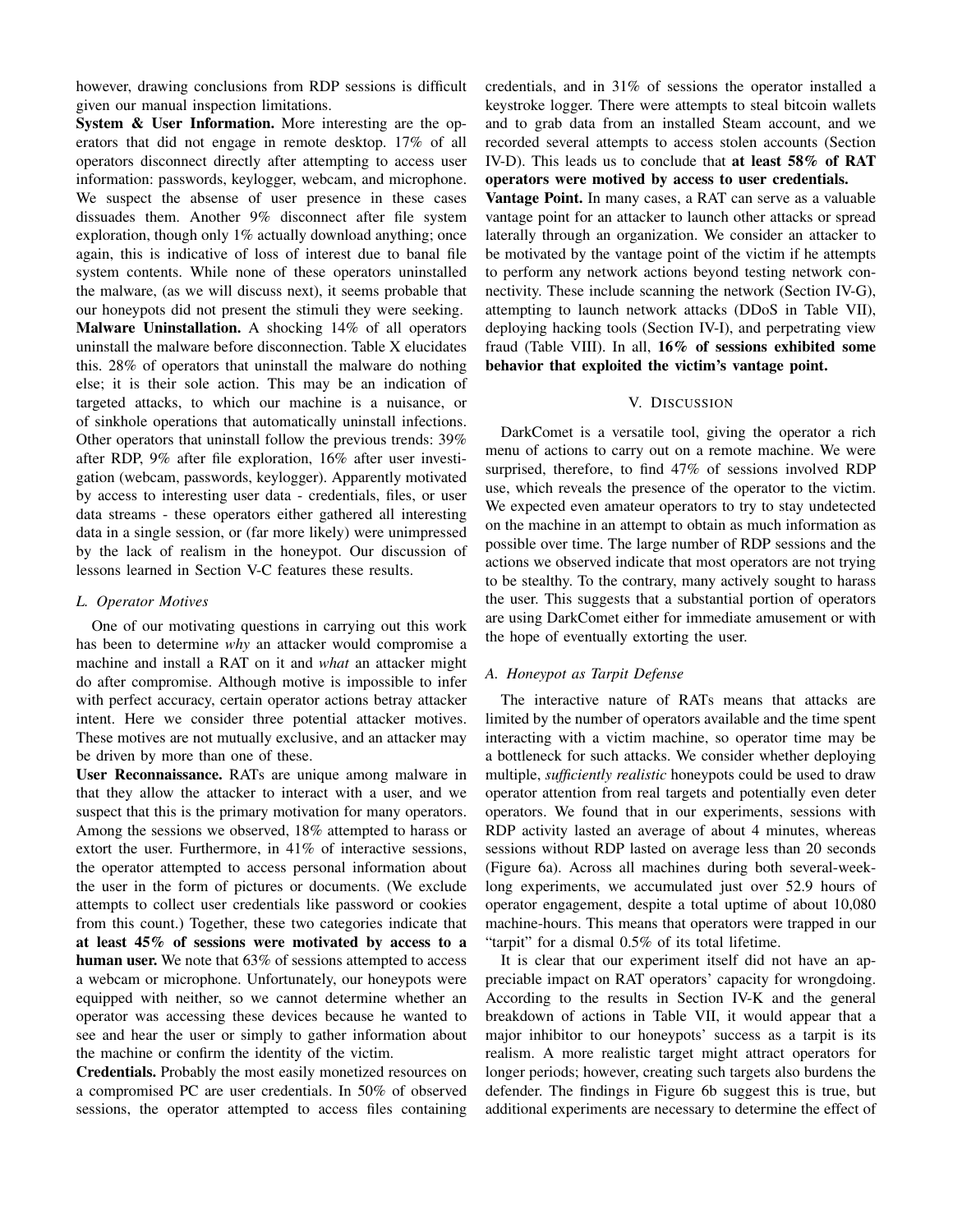realism on operator engagement, and to conduct a cost-benefit analysis of using realistic honeypots as a defensive tarpit.

## *B. Honeypot as Threat Intelligence Sensor*

Threat intelligence, broadly speaking, is any information about threats that might be operationally useful for a security practitioner. Like a conventional honeypot aimed at extracting information from a malware sample, a RAT honeypot can be used to extract information like command and control IP addresses and samples of additional malware dropped by the RAT. The hands-on nature of RATs allows us to observe an attacker at work. This includes information about what files are searched manually and what tools an attacker installs once he/she determines that the machine is a real victim. A realistic honeypot can potentially extract information from an attacker beyond that extracted from the malware sample alone.

Though the amateur operators we monitored did not provide particularly fascinating intel, this study validates the capacity for honeypots to act as threat intelligence sensors. Our honeypots give us some insight into aggregate RAT operator demographics (with Russia and Turkey being well represented). We also obtained several malware samples not previously seen on VirusTotal, though they appeared to be updates and RATs of similar quality rather than more sophisticated malware. We witnessed the deployment of other hacking tools, and numerous indicators of the prevalence of attacks against the gaming community. Further, we observed the theft and attempted use of credentials belonging to a number of popular online services. Overall, our experiments illuminated a vibrant gamut of RAT operators engaged in hands-on exploitation of compromised machines.

## *C. High-Interaction Honeypots: Lessons Learned*

Achieving realism in a high-interaction honeypot is difficult. Ideally, a honeypot would be completely indistinguishable from a real user's workstation; however, in practice this is exceptionally challenging to accomplish. Our experiments have shed light on a number of factors critical to future studies involving honeypots of a similar nature.

Cosmetic Appearence. Most RAT operators use RDP, whether to just inspect the desktop or to actively control the system. Given the overwhelming usage of RDP, the importance of providing a cosmetically-realistic honeypot cannot be overstated. User Presence. This study confirms the anecdotal supposition that amateur RAT operators are often motivated by access to a live victim user, whether purely for recreational trolling or for more insidious means like blackmail, voyeurism, and sextortion. Indeed, some of the most common actions performed by our operators are accessing the webcam, recording audio with the microphone, monitoring user keystrokes with the keylogger, and even initiating chat with the victim. No future study should neglect to provide video and audio feeds to the honeypot. Implementing some means of responding to chat communication should also be considered. We suspect that the former would result in higher operator engagement times, while the latter may prompt operators to unveil their motives in the form of chat-based threats and demands.

File System Depth. File system exploration was one of the primary actions across all operators, and represents the second most time consuming action behind RDP. In Section IV-J we saw that personas with more detailed file systems occupied operators longer. Despite its importance, providing a realistic file system is one of the most unscalable challenges in creating realistic honeypots [45], and has been since the very inception of the live operator honeypot [47].

Credentials. 10% of operators began by searching for stored passwords, and 43% did so overall. Given that credential theft is the goal of so many operators, providing credentials for them to steal provides multiple benefits. The visceral success of password theft adds realism to the honeypot and may keep operators engrossed. But more interestingly, this allows the seeding of "honey-credentials" to gather more information about attackers. Our trial with honey-credential seeding yielded numerous recorded access attempts.

#### VI. CONCLUSION

In this paper, we presented the results of our study focusing on understanding the actions of DarkComet operators. We developed a technique to scan for DarkComet operators active on the Internet. We combine these scans with a collection of DarkComet instances found in the wild that we ran in a realistic environment simulating a real victim machine. From this, we were able to determine how attackers interact with a victim, including time spent on the machine, user data collected, and so on. We found that the most common uses of DarkComet are as a means of accessing a *human* victim for surveillance, harassment, or extortion; stealing user data and account credentials; and abusing the victim machine's vantage point to deploy hacking tools and other malware, probe lateral machines, and launch attacks.

We find that honeypots are a promising tool to monitor the manual actions of DarkComet operators, which enables us to understand the motivations and techniques of these operators. In addition, we demonstrate that honeypot environments show promise as potential tarpit defenses. It is our hope that this initial exploration of the manual attacker ecosystem will spur further investigation.

#### ACKNOWLEDGMENTS

This work was supported by the National Science Foundation through grants NSF-1237264 and NSF-1619620, by the Max Planck Society and the European Research Council under the imPACT Synergy Grant No. 610150, by the AXA Research Fund, and by a gift from Google. We would also like to thank the following: VirusTotal, for providing us with the Intelligence account from which we sourced our malware; John Matherly of Shodan, for providing us with daily global controller scans; and Dr. Andreas Haeberlen, our shepherd, for his invaluable assistance guiding this paper to its final form.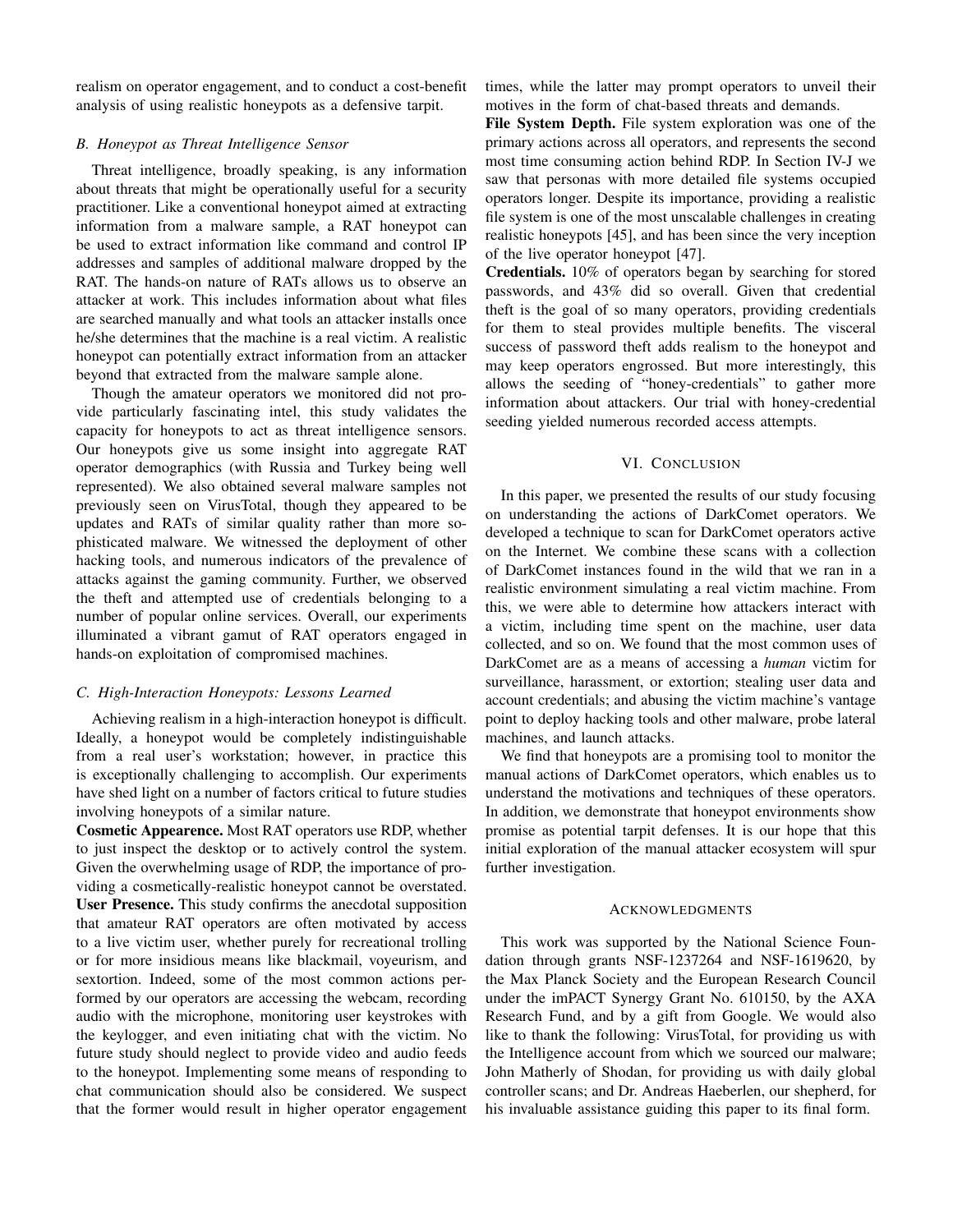

Fig. 7: A diagram of the DarkComet handshake.  $\langle 1 \rangle$  consists of victim IP address and an integer nonce based on the system clock.  $\langle 2 \rangle$  consists of the following: campaign ID, victim local IP, victim global IP, infection port, hostname, username, the same integer nonce, uptime, operating system, location and language, hardware ID, RAM usage, current time, version, and active window. The function  $enc()$ RC4-encrypts (and then base64-encodes) its argument message using a key consisting of a static string based on DarkComet version concatenated to a user-chosen password.

#### **APPENDIX**

#### *A. DarkComet Protocol Handshake*

Figure 7 describes the DarkComet protocol handshake in detail. Note that this is a custom protocol over TCP; many RATs eschew HTTP and other common protocols for custom command and control protocols. The stub establishes the TCP connection, as is customary with RAT infections, but then listens for the controller to identify itself - a behavior we classify as "passive." Many RATs exhibit "active" protocols wherein the stub will both establish the connection *and* send the first identifying packet.

The handshake itself is simple enough; the controller identifies itself, after which the stub does the same. The controller then asks for information, to which the stub replies with identifying information about itself (e.g. version number, campaign ID) and the victim machine (e.g. username, hostname).

Note that all of this communication is RC4-encrypted with a pre-shared key. The stub will not respond to a DarkComet controller's first message if it is not encrypted with the correct key; thus, by choosing a unique password, operators are able to protect their stubs from being controlled by another operator or sinkhole, as well as prevent fake stubs from flooding their control panels with bogus greetings.

Our analysis of the DarkComet protocol draws heavily on work by Denbow and Hertz [14].

## *B. VirusTotal Sample Geolocation Matrix*

VirusTotal enables us to retrieve the geolocation of the IP addresses used to upload samples. In Figure 8, we show the correlation between the countries of sample uploaders and the countries of controllers that connected to our honeypots. For clarity, we discard the DarkComet samples uploaded or



Fig. 8: Correlation between the geolocated countries of the VirusTotal uploaders and those of the controllers accessing our honeypots. Countries are sorted by decreasing number of controllers.

controlled from multiple countries, comprising 5 and 260 samples, respectively. We see in Figure 8 that the two most popular countries for controllers are Russia and Turkey with a clear diagonal indicating that DarkComet samples tend to be uploaded and controlled from the same countries. For example, 34% and 52% of all samples uploaded from Russia and Turkey, respectively, were controlled from the same country. The vertical lines for the US, France, and Canada are indicative of users uploading DarkComet samples in bulk. As these samples were likely acquired from users residing in different countries than these uploaders, the correlation between uploader and controller countries is weaker in those cases.

#### *C. Sample Age*

Knowning the relative age of the samples we executed, meaning the difference in time between when they were received by VirusTotal and when we executed them, is important to interpret the measurements in this study. Figure 9 shows the ages of all samples which resulted in manual interaction with our honeypots.

#### *D. Sample Execution Schedule*

Figure 10 shows the total number of trials that were run by hour of the day and day of the week, respectively. Note that we only ran samples whose controllers were determined to be online; because of this, Figure 10a matches our scanning data in Section IV-A quite nicely. Figure 10b bucks this trend, instead likely demonstrating the rate at which new samples arrive at, or are made available by, VirusTotal.

#### *E. Dynamic Language Analysis*

We attempted to use Google's language detection API on our operators' communications (and other metadata), the results of which are shown in Table XI. Though English is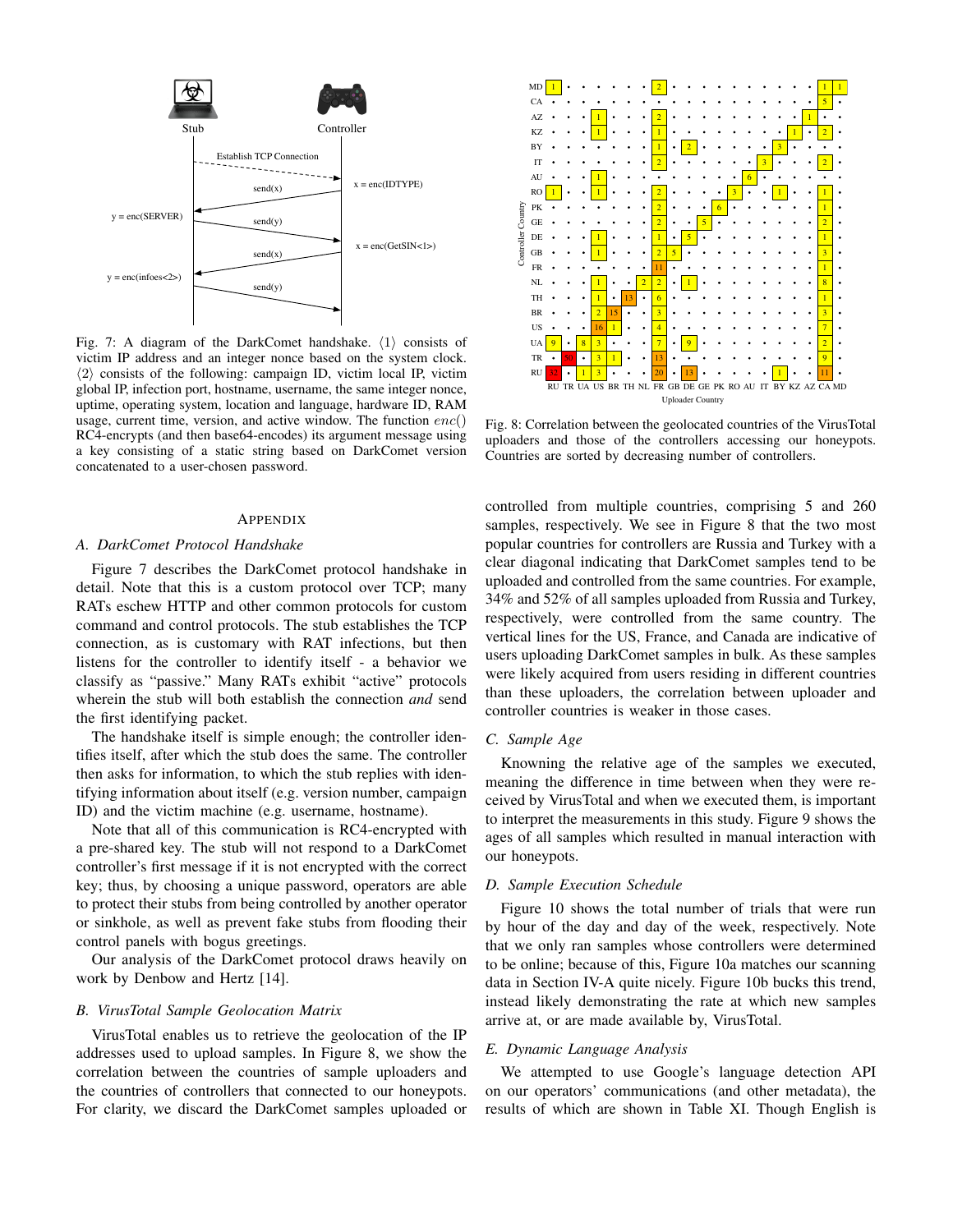

Fig. 9: A CDF showing the relative age of our samples, where age is the number of days between submission to VirusTotal and execution in our sandbox. We report on 596 unique samples for which (1) we have submission information, and (2) resulted in manual operator interaction. 75% are executed within 40 days of submission, 90% in 58 days, and 95% in 124 days. The oldest sample that resulted in manual interaction was an astonishing 677 days old; the newest, 12 hours.



(a) Number of samples run on the particular hour of the day.

(b) Number of samples run on the particular day of the week.

Fig. 10: Malware sample submissions by day and by hour. Colors from colorbrewer2.org [12].

understandably the top language, the presence of languages like Igbo indicates the shortcomings of applying language detection to ethereal text like IM chat messages. For reference, Igbo is a language spoken in Nigeria, with which the language detection API appears to frequently confuse Turkish slang.

|                     |     | Chat | <b>RDP</b> Keystrokes |     |          | Dropped Files |
|---------------------|-----|------|-----------------------|-----|----------|---------------|
| Source              | Cnt | Pct  | Cnt                   | Pct | Cnt      | Pct           |
| English             | 265 | 42%  | 27                    | 21% | 19       | 13%           |
| Igbo                | 22  | 3%   | 0                     |     | $\Omega$ |               |
| Hawaiian            | 18  | 2%   | 0                     |     | 0        |               |
| Turkish             | 15  | 2%   | 5                     | 3%  |          |               |
| Corsican            | 15  | 2%   |                       |     | $\Omega$ |               |
| Other               | 31  | 5%   | 19                    | 15% | 2        | 1%            |
| <b>Undetermined</b> | 252 | 40%  | 74                    | 58% | 123      | 85%           |
| Total               | 618 |      | 126                   |     | 144      |               |

TABLE XI: Languages of metadata obtained during live trials, including chat messages, remote desktop keystrokes, and filenames of dropped files. *Other* is any other spoken or written language.

#### **REFERENCES**

- [1] V. M. Alvarez. YARA: The pattern matching swiss knife for malware researchers (and everyone else). http://virustotal.github.io/yara/.
- [2] N. Anderson. How an omniscient internet "sextortionist" ruined the lives of teen girls. http://arstechnica.com/tech-policy/2011/09/how-anomniscient-internet-sextortionist-ruined-lives/, September 2011.
- [3] N. Anderson. How the fbi found miss teen usa's webcam spy. http://arstechnica.com/tech-policy/2013/09/miss-teen-usaswebcam-spy-called-himself-cutefuzzypuppy/, September 2013.
- [4] N. Anderson. Digital voyeur spied on women's webcams 5-12 hours a day. http://arstechnica.com/tech-policy/2015/10/digital-voyeur-spiedon-womens-webcams-5-12-hours-a-day/, October 2015.
- [5] L. Aylward. Malware analysis dark comet rat. http://www.contextis. com/resources/blog/malware-analysis-dark-comet-rat/, November 2011.
- [6] C. Baraniuk. Webcam hacker spied on sex acts with blackshades malware. http://www.bbc.com/news/technology-34475151, October 2015.
- [7] U. Bayer, C. Kruegel, and E. Kirda. TTAnalyze: A tool for analyzing malware. In *European Institute for Computer Antivirus Research (EICAR)*, 2006.
- [8] K. Breen. Rat decoders. https://github.com/kevthehermit/RATDecoders, April 2014.
- [9] K. Breen. Darkcomet hacking the hacker. https://techanarchy.net/2015/ 11/darkcomet-hacking-the-hacker/, November 2015.
- [10] Citizen Lab. Packrat: Seven Years of a South American Threat Actor. https://citizenlab.org/2015/12/packrat-report, Dec. 2015.
- [11] N. Correia and A. Chevalier. zer0m0n driver for cuckoo sandbox. https://github.com/conix-security/zer0m0n/blob/master/bin/update cuckoo.sh, 2015.
- [12] Cynthia A. Brewer, Geography, Pennsylvania State University. Colorbrewer2. http://colorbrewer2.org/.<br>[13] DarkComet YARA rules. http://
- https://github.com/Yara-Rules/rules/blob/ master/malware/RAT DarkComet.yar.
- [14] S. Denbow and J. Hertz. Pest control: taming the rats. Technical report, 2012.
- [15] Department of Justice, U.S. Attorney's Office, Central District of California. Fbi arrests glendale man in 'sextortion' case. https://www. justice.gov/usao-cdca/pr/fbi-arrests-glendale-man-sextortion-case, January 2013.
- [16] Department of Justice, U.S. Attorney's Office, Central District of California. Temecula student sentenced to federal prison in 'sextortion' case. https://www.justice.gov/usao-cdca/pr/temecula-student-sentencedfederal-prison-sextortion-case, March 2014.
- [17] Digital Citizens Alliance. Selling "slaving" outing the principal enablers that profit from pushing malware and<br>put your privacy at risk. https://media.gractions.com/ put your privacy at risk. https://media.gractions.com/ 314A5A5A9ABBBBC5E3BD824CF47C46EF4B9D3A76/07027202- 8151-4903-9c40-b6a8503743aa.pdf, July 2015.
- [18] Z. Durumeric, E. Wustrow, and J. A. Halderman. Zmap: The internet scanner. https://zmap.io/.
- [19] R. Falcone and S. Conant. Projectm: Link found between pakistani actor and operation transparent tribe. http://researchcenter.paloaltonetworks. com/2016/03/unit42-projectm-link-found-between-pakistani-actor-andoperation-transparent-tribe/, 2016.<br>[20] C. Farivar. Sextortionist
- Sextortionist who hacked Miss Teen USA's computer sentenced to 18 months. http://arstechnica.com/techpolicy/2014/03/sextortionist-who-hacked-miss-teen-usas-computersentenced-to-18-months, Mar. 2014.
- [21] Fidelis Cybersecurity. Looking at the sky for a darkcomet. https://www.fidelissecurity.com/sites/default/files/FTA\_1018\_looking\_ at\_the\_sky\_for\_a\_dark\_comet.pdf, August 2015.
- [22] D. Goodin. Teamviewer users are being hacked in bulk, and we still don't know how. https://arstechnica.com/security/2016/06/teamviewerusers-are-being-hacked-in-bulk-and-we-still-dont-know-how/, June 2016.
- [23] Google. Google translation api. https://cloud.google.com/translate/v2/ detecting-language-with-rest.
- [24] Google. Virustotal intelligence. https://www.virustotal.com/intelligence.
- [25] C. Guarnieri, A. Tanasi, J. Bremer, and M. Schloesser. Cuckoo sandbox. https://cuckoosandbox.org/, 2010.
- [26] Hack Forums. https://hackforums.net/.
- [27] S. Hardy, M. Crete-Nishihata, K. Kleemola, A. Senft, B. Sonne, G. Wiseman, and P. Gill. Targeted threat index: Characterizing and quantifying